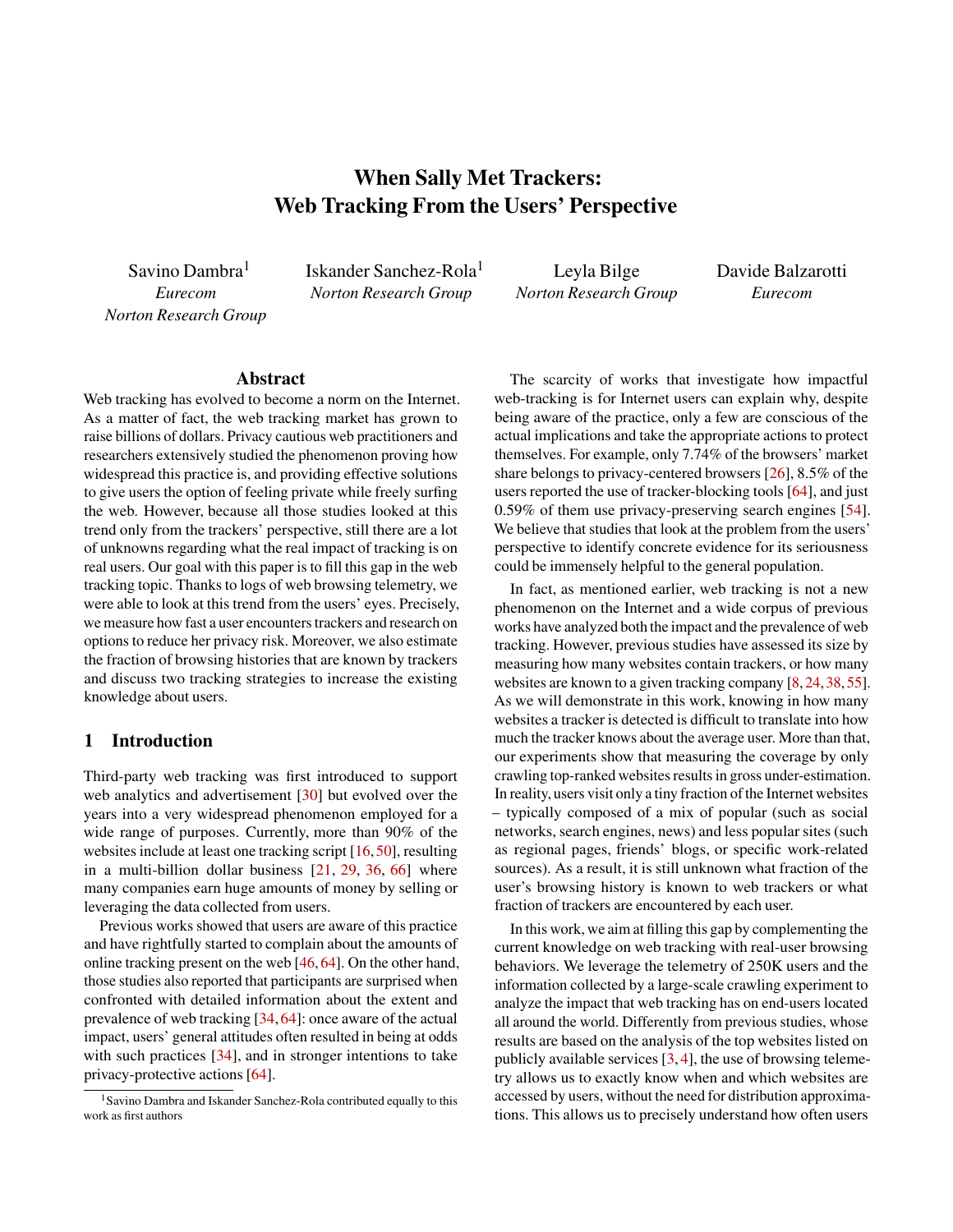encounter new trackers, how many different ones, and what amount of information each tracker knows about them. As privacy advocates, we were extremely careful to preserve the privacy of the users in our dataset. All of our data was anonymized, and raw browsing histories were processed in an automated fashion, presented and analyzed only in aggregated form.

The paper is organized in two parts. First, we look at the web-tracking from a time and frequency perspective: for each user in our dataset, we estimate how long it takes to encounter all and a significant fraction of the trackers. We then perform a correlation analysis to understand what increases the privacy risk, discovering that there is an interesting relationship among privacy and security risks on the web. In the second part of the study, we estimate what percentage of the user's browsing history is known to trackers and investigate how much this knowledge could be extended through real or hypothetical collaborations among different tracking companies. For instance, our experiments show that the actual knowledge popular trackers have of the users' histories is almost double the estimate obtained by crawling the top Alexa popular domains. We also shed light on the most efficient monitoring strategy and what sensitive information could be learned about the users because they browse particular classes of websites.

We hope that our findings could bring awareness to the users and motivate them to use privacy-preserving solutions to prevent web tracking.

### 2 Background And Related Work

The first tracker, based on a cookie from digital.net in microsoft.com, was used in 1996 and discovered by an 'archaeological' study conducted by Lerner et al. [\[30\]](#page-15-0) in 2016 by using the Internet Archives Wayback Machine [\[23\]](#page-14-6).

The first analysis regarding web tracking was performed in 2009 by Krishnamurthy and Wills [\[27\]](#page-15-7), where they examined the different technical ways in which third-parties could obtain user-related information. Three years later, the work from Mayer and Mitchell [\[33\]](#page-15-8), and Roesner et al. [\[45\]](#page-15-9), helped to lay the foundations for future studies. More recent studies showed that an increasingly larger percentage of the most popular websites include some form of tracking, and that they use a variety of techniques to do it [\[16,](#page-14-0) [24,](#page-14-3) [50,](#page-16-0) [55\]](#page-16-4).

Olejnik et al. [\[40\]](#page-15-10) were among the first to use real-user data to study web tracking. The authors discovered that 69% of the users in their dataset had a fingerprint that could differentiate them from the rest based on their web history. This study was recently replicated by Bird et al. [\[10\]](#page-14-7) with 52K Firefox users, and found an even larger number, with 99% of them showing unique patterns. Falahrastegar et al. [\[19\]](#page-14-8) also used the web history of real users to check whether user-specific IDs were being sent in requests: authors found this to be very common between certain groups of domains. Vallina et al. [\[61\]](#page-16-5) performed instead a study based on network traffic of a mobile carrier to check not only the presence, but also the efficiency of the ecosystem

based on energy consumption. They found that tracking is very widespread but the delivery strategy is inefficient.

During the last years, the number of works based on real-user data has increased. In 2018, Karaj et al. [\[25\]](#page-14-9) performed a large-scale study using the information gathered from a browser extension. They calculated some general stats about the different trackers found online, and open-sourced the corresponding global results obtained from the dataset. At the same time, Papadopoulos et al. [\[42\]](#page-15-11) presented a study focused on mobile devices. By using the data collected from 1,270 users, the authors quantified the economical cost of showing ads for companies, and the corresponding privacy loss by the users that receive them. The final results indicate that there is a clear imbalance between the two, with the users paying the highest price. The following year, Papadopoulos et al. [\[41\]](#page-15-12) expanded their idea and analyzed the concept of tracking cookie synchronization by using another dataset of 850 real mobile users. They found that 97% of the users are actually exposed to this type of practices in the first week of browsing. Most recently, the work from Hu et al. [\[20\]](#page-14-10) leveraged real-world browsing histories to measure the prevalence of different tracking organizations in UK and China. Authors discovered that there is a big difference in the companies involved, with home-grown third-party operators in China, and US players dominating the UK market. Finally, Mishra et al. [\[35\]](#page-15-13) studied the relevance of the IP information in the web tracking ecosystem, analyzing the information received from 2,230 users. Results indicate that IP-based tracking is still a viable, as 87% of the participant retained the same address for multiple days.

In summary, many papers analyzed web tracking by using different types of telemetry, but they centered their work on very specific cases such as user identifiers [\[19,](#page-14-8) [41\]](#page-15-12) or web history uniqueness [\[10,](#page-14-7) [40,](#page-15-10) [61\]](#page-16-5). Despite finding many interesting results, these studies lack a global overview of: i) the perspective of how the user arrives to that tracking situation, and ii) what is the strategy and knowledge that trackers follow. In this work, we try to find answers to these two questions.

#### 3 Data Sources and Methodology

Our main dataset comes from the telemetry of a popular security company. The data, collected on the consumer hosts about the users' *web-browsing activity* is described in Section [3.1.](#page-2-0) We acquire the *category and risk score* (Section [3.3\)](#page-2-1) for each domain in the telemetry and detect the *trackers* present on the webpages by using a custom crawler (Section [3.2\)](#page-2-2). We also take advantage of a *linkage graph* published by Sanchez-Rola et al. [\[49\]](#page-15-14) about the information-sharing relationships among different trackers (Section [3.4\)](#page-2-3).

Each piece of information— from its collection, throughout its analysis, to its storing— is treated in a way that preserves the customers' privacy and identity. We never deanonymize users by looking at their browsing sessions and we only look at aggregated data. The authors had multiple discussions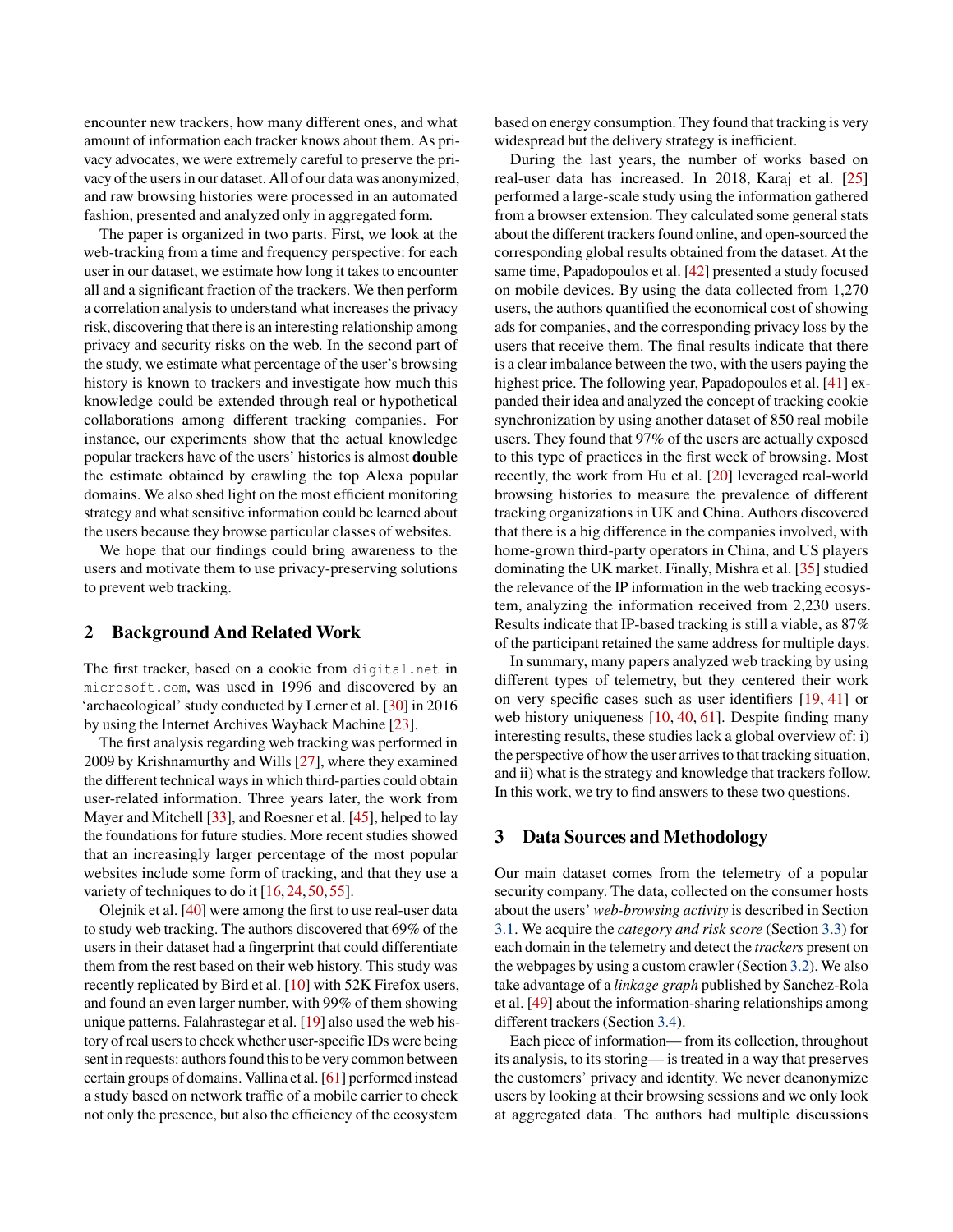(before and during the study) with the legal department of the company to get the approval for this study and make sure that the data was processed ethically and preserved the users' anonymity. In this respect, we detail all the adopted measures for each of the datasets in its dedicated subsection.

### <span id="page-2-0"></span>3.1 Web-browsing telemetry

This dataset contains the web-browsing history of 250K users. The telemetry is collected by the company's antivirus (AV) sensor installed on Windows machines and only includes users who *voluntarily* install the product, accept the company's privacy policy [\[39\]](#page-15-15), and opt-in to share their data. The user identifier is anonymized on the client-side and sent in this form to a central system: in our study, we observe users only through numeric anonymized identifiers, that do not contain any detail or endpoint attribute able to trace back to their origin. The telemetry spans a period of 8 days and was collected from October 14th to 21st of 2019. The data includes a code that reports the country registered by the user when installing the AV software, a daily log with the list of domains browsed by each user, and the hour in which the request was performed. Overall, we count 2.35M distinct websites (0.8% were not accessible or offline), which finally accounted for 107M entries in the users' browsing history.

## <span id="page-2-2"></span>3.2 Website trackers

We identify the trackers that exist on the websites in our dataset through a custom crawling framework. Note that, to further preserve the privacy of the users, the necessary tracking-relation information is collected without any human intervention and nothing else related to the content of the website is collected. The framework has been developed in the first months of 2020, and run in early July 2020. The crawler is based on the open-source web browser Chromium and uses a custom instrumentation developed by using the Chrome debugging protocol (CDP) [\[11\]](#page-14-11). By connecting into its network tracing processes, we gather all the requests and responses performed by the browser during a web access. In order to avoid possible detections of our automated browser, we implemented the most recently-proposed methods [\[14,](#page-14-12)[51–](#page-16-6)[53\]](#page-16-7), also leveraged by other recent studies [\[47,](#page-15-16)[62\]](#page-16-8). When third-party scripts were loaded into each page we analyze the request, extract the destination domain and verify that the loaded entities were actually trackers by leveraging the tracker list used by Mozilla Firefox [\[37\]](#page-15-17), and EasyPrivacy [\[15\]](#page-14-13). The two monitor different forms of tracking, such as web bugs, tracking scripts, and information collectors. Once the tracking domains are identified, we map the domain names to organizations based on three manually-curated lists: Disconnect [\[13\]](#page-14-14), WhoTracks.me [\[12\]](#page-14-15) and webxray [\[31\]](#page-15-18).

We scanned the 2.33M websites in our telemetry using a server located in the US and discovered 6,320 distinct <span id="page-2-4"></span>Table 1: Comparison summary between trackers detected crawling websites from US and France, Brazil and Australia

|               |               | НS              |           |           |
|---------------|---------------|-----------------|-----------|-----------|
| Country       | Same trackers | $\pm 1$ tracker | IoU > 0.8 | IoU < 0.2 |
| France        | 84.42%        | 5.52%           | 0.46%     | $4.97\%$  |
| <b>Brazil</b> | 79.28%        | 6.84%           | $1.14\%$  | $4.56\%$  |
| Australia     | 77.20%        | $8.04\%$        | 1.84%     | $4.04\%$  |

tracker names. To account for tracker variability due to geographic locations, we deployed additional crawlers in three different countries from three continents. For this, we leverage a commercial VPN service [\[6\]](#page-14-16). Specifically, we looked at browsing histories of users from France (6213), Brazil (5152), and Australia (5603), and crawled 130.70K, 67.81K, and 126.73K websites from the respective country. We report the results and compare them with the data collected from the US in Table [1.](#page-2-4) We found that on average 80.3% of the websites include exactly the same trackers, while another 6.9% has only one additional tracker. To obtain further insights into the remaining websites that have more than one different tracker ( $\sim$  12%), we compute the intersection over union (IoU) coefficient between the two sets of trackers obtained by crawling from US and the respective location: the rationale is that a result close to 1 (e.g.,  $> 0.8$ ) refers to very similar organization lists; on the other hand, a value close to 0 (e.g.,  $\langle .2 \rangle$ ) implies the opposite. We finally assess that around 95.5% of the websites show no or subtle differences in the trackers detected, whereas we detect a diverse tracking ecosystem only on a very small subset of 4.5% domains. We dedicated appendix [A](#page-16-9) to discuss the implications that the geographic location of the crawler has on our overall findings.

### <span id="page-2-1"></span>3.3 Website categories and risk

By using the public classification service from the same security vendor detailed in Appendix [C,](#page-17-0) we were able to assign a category to the websites in our telemetry. To better investigate the impact of tracking and the prevalence of different trackers on websites that could be related to user's sensitive information, we selected a set of *sensitive categories*: Health, Legal, Financial, Sexuality, Political, and Religion. Our decision was guided by categories defined as sensitive in various data protection laws [\[17,](#page-14-17) [18,](#page-14-18) [28\]](#page-15-19), and used in recent studies [\[32,](#page-15-20) [48\]](#page-15-21). Finally, we additionally assigned a security-related risk level to each distinct website in the telemetry by leveraging the rating service from the security vendor described in Appendix [D.](#page-17-1) For a given domain, the service outputs a score between 1 (completely safe) and 10 (certainly malicious).

#### <span id="page-2-3"></span>3.4 Tracker relationships

A previous study [\[49\]](#page-15-14) investigated the relationships among 810K actors during the creation and sharing of cookies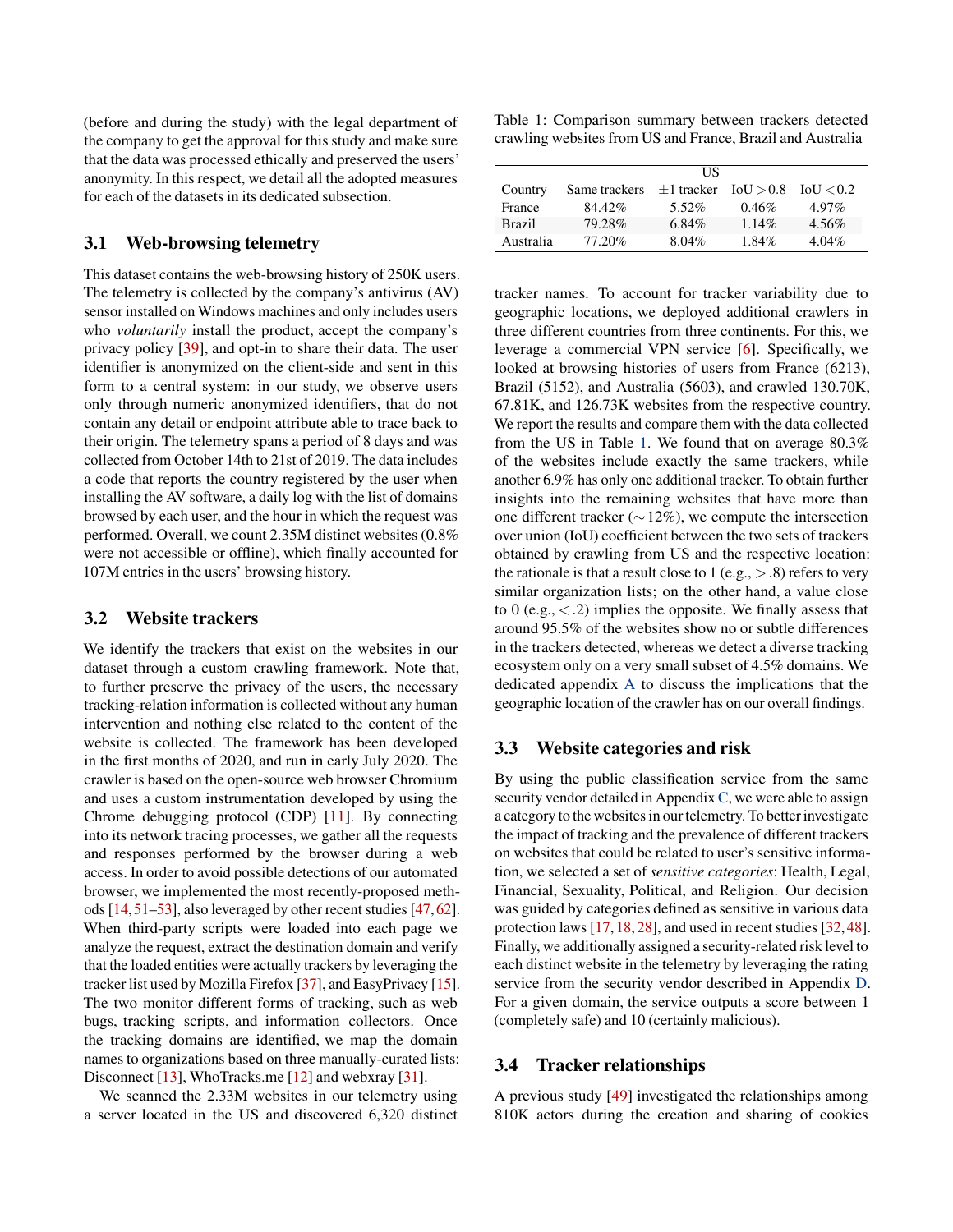through cookie chains. In particular, the authors shed light on the role of those acting as dispatchers of information, receivers, or cookies direct creators.

We manually extracted the dependency relationships of the top trackers from the linkage graph and its related table in their manuscript, and used them to evaluate information sharing between a sender and a receiver organization. In this measurement, we assume that this happens in all the cases, i.e., the former always shares any data with the latter: although for many of the relationships this does not match the reality —trackers share part of the information and not for all the webpages—, in our discussion we consider it as an upper bound in order to evaluate the worst-case scenario for some of our findings.

### <span id="page-3-1"></span>4 Dataset Statistics

The users in our telemetry span 214 of the 249 countries with an assigned ISO 3166-1 code [\[2\]](#page-14-19). More than 44% of the users are located in North America (with 38% of them in the United States). Asia and Europe follow with about 20% of the users each. In South America, Africa and Oceania we find the lowest percentages (less than 17% overall). We report the complete geographical breakdown in Table [9](#page-17-2) in Appendix [B.](#page-17-3)

On average, the median user is active slightly less than 6 days out of 8, and for a number of hours per day that ranges from 3 to 10. We report a graphical summary of users' activity in terms of mean browsing days and hours in Appendix [E.](#page-17-4)

We further look at the aggregated users' browsing behaviors in our dataset: we detect that on average during the 8 days, users present a history with 406 entries, browse 19 distinct categories, 118 different webpages, visit more than once 59 of them, and encounter 3,170 trackers from 177 distinct organizations. Additionally, we measure that 93% of them have less than 10 trackers, and for a single webpage visited, users encounter on average 3.5 different trackers.

In Table [2](#page-3-0) we provide a summary of both sensitive and top-10 categories in our dataset, sorted by the number of websites they encompass. Webpages related to users' *Health* are the most frequent among the sensitive categories, also reporting the longest list of trackers encountered (34% of the 6,320 trackers). On the contrary, the *Political* category, the smallest among the sensitive category in terms of number of websites, visiting users, and different trackers detected, shows the highest average of trackers. This suggests that fewer organizations focus on political websites but more consistently. We will come back to this comparison in Section [6,](#page-8-0) when we will discuss in more detail which and how much sensitive information the different trackers can obtain about users. Regarding the other, non-sensitive, categories almost the totality of users browse websites classified in the *Technology/Internet* and *Business/Economy* groups: we indeed detect in the pages of these two categories almost 50% of the tracking organizations.

We finally analyze the coverage of the top 20 trackers in our dataset, reporting the percentage of known history,

<span id="page-3-0"></span>Table 2: Overview of sensitive (above) and top-10 (below) categories in our dataset

| Category              | $\%$     | Avg             | $\%$            | %     |
|-----------------------|----------|-----------------|-----------------|-------|
|                       | Websites | <b>Trackers</b> | <b>Trackers</b> | Users |
| Health                | 4.89     | 10.80           | 34.78           | 33.89 |
| Sexuality             | 2.89     | 2.82            | 24.75           | 17.97 |
| Financial             | 2.00     | 7.77            | 29.11           | 53.86 |
| Legal                 | 1.95     | 2.64            | 19.73           | 34.62 |
| Religion              | 1.91     | 8.29            | 20.41           | 19.84 |
| Political             | 0.52     | 14.25           | 16.66           | 11.58 |
| Business/Economy      | 11.62    | 8.64            | 48.94           | 83.30 |
| Technology/Internet   | 6.55     | 9.36            | 46.06           | 99.18 |
| Shopping              | 6.37     | 14.52           | 38.32           | 58.56 |
| Education             | 4.44     | 7.01            | 30.97           | 50.68 |
| Suspicious            | 3.79     | 1.45            | 28.84           | 40.49 |
| Entertainment         | 3.47     | 13.84           | 40.41           | 53.34 |
| Travel                | 2.76     | 8.27            | 31.33           | 33.36 |
| Search Engines        | 2.43     | 3.43            | 26.41           | 94.32 |
| Restaurants/Food      | 2.24     | 18.90           | 27.07           | 21.85 |
| <b>Personal Sites</b> | 2.18     | 8.90            | 26.61           | 19.66 |
|                       |          |                 |                 |       |

websites and users who encounter them in Table [3,](#page-4-0) together with the average values for all the trackers. We point out to the reader the subtle difference between two recurrent concepts throughout the manuscript: when computing the known history percentage by a tracker, we refer to the portion of entries in our telemetry in which we detect the tracker —thus also considering revisited websites across hours and days. On the contrary, when reporting the known website percentage, we only consider the fraction of unique website IDs —i.e., we do not take into account revisited webpages.

At a glance, Google clearly stands out, being directly present in almost 73% of the websites in our dataset. The other top-20 tracking organizations cover on average 15.27% of users' history and 8.45% of the websites. From the users' perspective, almost all of them encounter at least once one of the top organizations in Table [3.](#page-4-0) Interestingly, while the average number of users reached by a single tracker is 3%, we measure that almost the totality encounters at least one tracker. The few exceptions – 419 users corresponding to 0.16% of the total – have a clean and not-tracked history. However, the small number together with the fact that those users only browsed an average of two different websites in 8 days, suggests that in practice *everyone* who browses the web is tracked to some extent.

It is also interesting to observe the difference between the two middle columns, i.e., the coverage in terms of unique websites and the one in terms of entries in the users' browsing history. Google is the only tracker in which the first is bigger than the second, meaning that it is the only company that also covers many less popular websites that do not receive many visits. Microsoft is instead an example of a company that seems to focus mostly on popular sites, as shown by the fact that its history coverage is more than five times the one of websites.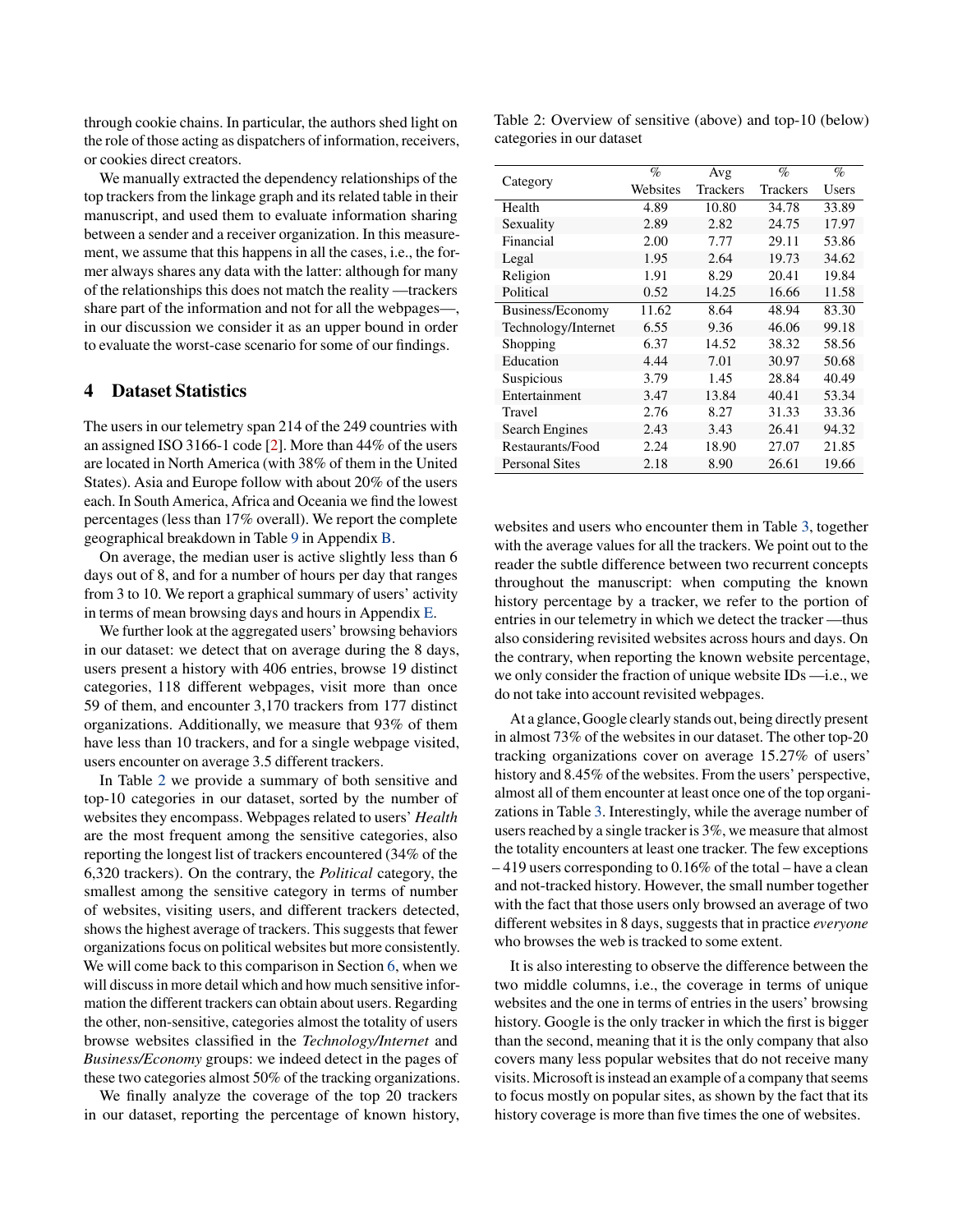<span id="page-4-0"></span>Table 3: Coverage overview for the top-20 companies involved in tracking in our dataset. The percentage of users' history (websites) without any trackers is 20.07 (23.11).

| Tracker            | $\overline{\%}$ History | % Websites | % Users |
|--------------------|-------------------------|------------|---------|
| Google             | 63.07                   | 72.33      | 99.76   |
| Facebook           | 30.05                   | 26.53      | 98.33   |
| Microsoft          | 22.97                   | 4.11       | 97.56   |
| Adobe              | 19.92                   | 7.83       | 97.42   |
| Appnexus           | 18.91                   | 5.27       | 97.58   |
| Yahoo!             | 17.36                   | 5.33       | 97.05   |
| Twitter            | 16.73                   | 6.10       | 96.85   |
| Rubiconproject     | 15.16                   | 4.52       | 96.79   |
| Thetradedesk       | 14.54                   | 3.61       | 96.37   |
| Rapleaf            | 13.92                   | 4.19       | 96.12   |
| Casalemedia        | 13.68                   | 4.26       | 96.61   |
| Pubmatic           | 13.30                   | 4.08       | 96.45   |
| Openx              | 13.09                   | 4.16       | 96.40   |
| Mediamath          | 12.69                   | 2.49       | 96.56   |
| Drawbridge         | 12.41                   | 3.30       | 94.39   |
| Amazon.com         | 12.00                   | 2.69       | 95.14   |
| Akamaitechnologies | 11.53                   | 1.11       | 95.48   |
| Linkedin           | 11.33                   | 2.09       | 94.13   |
| Quantcast          | 10.84                   | 3.68       | 95.81   |
| Taboola            | 9.65                    | 1.45       | 94.24   |
| Average            | 0.14                    | 0.06       | 3.00    |
| Untracked          | 20.07                   | 23.11      | 0.16    |

### 4.1 Dataset Limitations

Although our telemetry is large and contains hundreds of thousands of users from almost every region in the world, it may still be subject to some selection biases. For instance, it only includes users who protected themselves by installing an AV product and opted in to share their data: users who decided not to opt-in due to privacy concerns could behave differently, being more conscious with respect to tracking and high-risk websites. Furthermore, our entire telemetry comes from Windows machines. It is possible that users running other OSes (e.g., macOS and Linux) or browsing through mobile devices may exhibit a different behavior. Moreover, our data covers only 8 days of users' browsing experiences. As we will discuss in the following sections, users encounter the vast majority of the trackers already in the first day of browsing. Therefore, it is very unlikely that the final results would significantly get impacted with more data.

### <span id="page-4-2"></span>5 Standing in users' shoes

We start our analysis of web tracking by looking at the trends from the users' perspective. Our goal is to use our telemetry information to estimate how much, and how fast, real users encounter web trackers during their daily activity. We are also interested in finding whether some users are more exposed than others, or whether a certain class of online behavior leads

<span id="page-4-1"></span>

Figure 1: Cumulative and daily distribution of new trackers encountered per hour of activity. For the *j th* daily curve, the  $i<sup>th</sup>$  hours close to the boundary with the next day refer to users active *i* hours in the  $j<sup>th</sup>$  day —thus active almost all the  $j<sup>th</sup>$  day.

to higher or lower privacy risks.

# 5.1 How long does it take for a user to encounter trackers?

To answer this first question we investigate the relationship between the time a user spends browsing the Web and the number of new trackers she encounters. To this end, we initialize a *cumulative* tracker set for each user. Then, for each cumulative *i th* hour spent browsing, we add the new trackers encountered to the set and register its length variation from the previous time interval. Each *i th* point of the blue curve in Figure [1](#page-4-1) is then obtained by averaging the *i th* values of all the users active at least *i* hours.

In a similar way, we maintain also a *daily* set for each user. For every *j th* day, we add new trackers and register variations as for the cumulative case. We finally compute each of the *i th* points for a *j th* daily curve in Figure [1](#page-4-1) by averaging the values of users active at least *i* hours in the *j th* day. We do not include the daily plot of the 8th day in our telemetry because our data does not cover all its 24 hours.

The analysis of Figure [1](#page-4-1) provides three important findings. First, the curve of new trackers per hour of activity follows a decreasing exponential distribution, with a drastic drop in the first 12 hours. Indeed, the average of new trackers encountered falls below 5 after 12 hours, below 2 after 22 hours and users encounter almost no new tracker after 35 hours of activity.

Another way to look at this data is to compute how many hours it takes for users to encounter a given percentage of all the trackers they encountered during the week under analysis (on average 177 trackers per user). In this case, on average after 2, 12, and 24 hours of activity users have already encountered respectively 50%, 84%, and 94% of their trackers.

The second interesting finding is that given a window of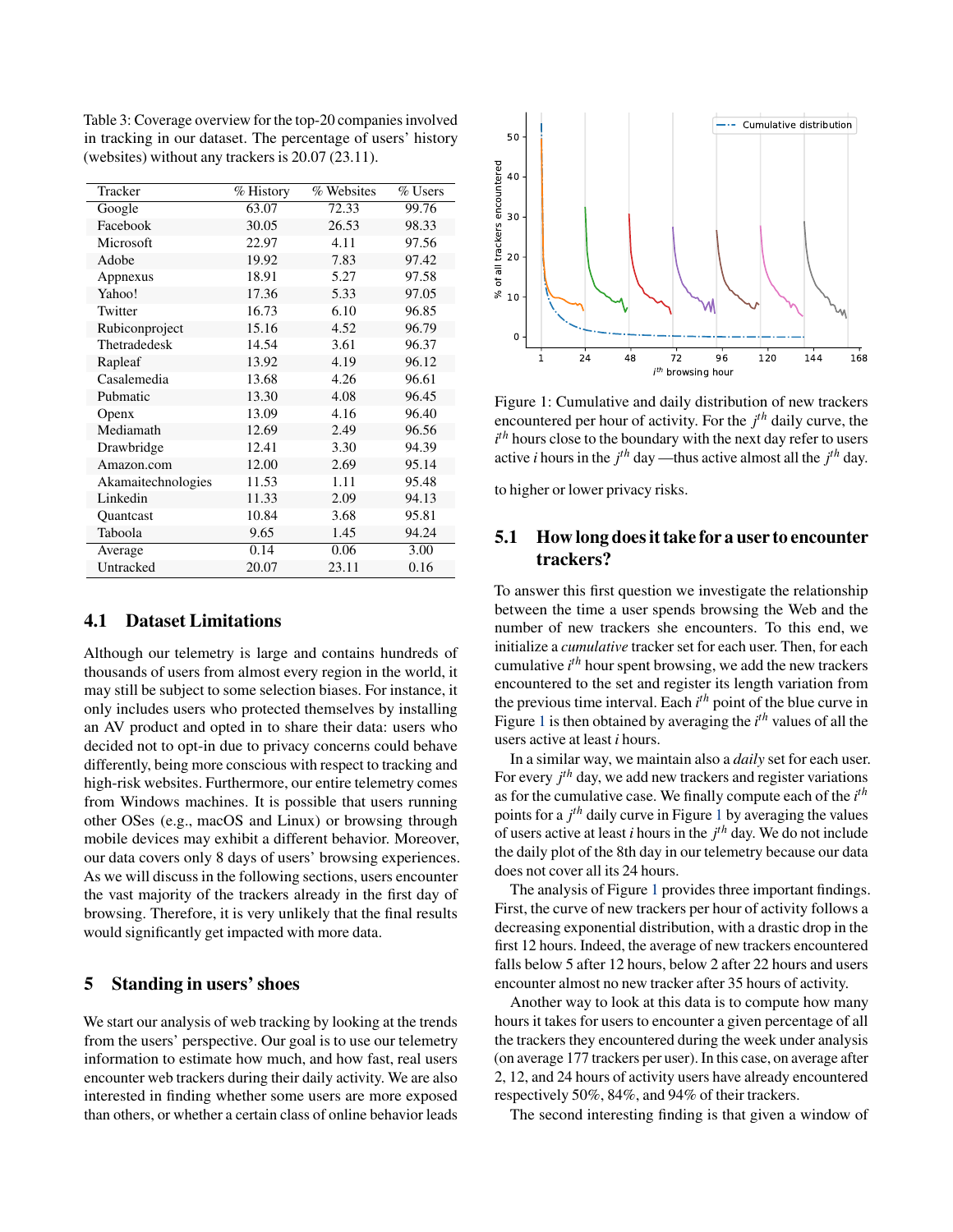*i* hours (e.g., 24), users who are active for more consecutive hours encounters a higher number of trackers with respect to the others. This discrepancy is clearly visible in Figure [1,](#page-4-1) when comparing the first part of the cumulative curve with the daily curve of the first day.

For instance, we can consider two users that both have three hours of activity over a 24h window. The first browses the Web in three separate sessions of one hour each – in the morning, afternoon, and evening. The second browses instead for three hours straight in a single session. In our experiments, we noticed that the second user is more likely to encounter a higher number of unique trackers. And the reason is that sessions that are far apart are more likely to have larger intersections in the visited websites. In other words, the likelihood of revisiting the same websites and running into already encountered trackers is higher in those cases. On the contrary, users characterized by longer browsing sessions show higher variability in the websites and trackers encountered.

The third observation we can make from Figure [1](#page-4-1) is that all daily curves have really similar shapes, with a sudden decrease in the number of new encountered trackers in the very first hours. This suggests that, even if the user would restart with a clean browsing history every day, it would only take two hours on average to re-encounter 50% of all trackers. In other words, if a user encounters on average 177 different trackers per week, half of them are regularly encountered every day within the first two hours of web browsing.

So far we have captured the users' activity by counting the time they spend browsing. Another way to do that is to count the number of visited sites. The trend of how the newly encountered trackers evolves for each new website visited is summarized in Figure [2.](#page-5-0) The points on the blue curve are obtained by averaging the number of new trackers encountered for the *i*<sup>th</sup> new visited website, among users who browse at least *i* distinct websites. The distribution in Figure [2](#page-5-0) shows a similar trend of the corresponding cumulative curve when considering the hours of activity (Figure [1\)](#page-4-1). The exponential shape has a maximum at 9 — suggesting that users encounter more than the average of 3.5 trackers when visiting the very first website, probably indicating a popular page with multiple trackers—, and quickly drops: after 20 different websites, users only encounter on average 2 new trackers. When computed in percentages, our data shows that by visiting 22, 100, and 300 distinct websites, the trackers encountered are respectively 50%, 75%, and 85% of the total encountered over the week.

However, this represents a *best-case scenario* that considers each tracker in isolation. In reality, trackers also exchange data with one another. Therefore, we complement our analysis by plotting a second curve, but this time considering the relationships among the different actors indicated in Section [3.4.](#page-2-3) In this case, when we add a new encountered tracker to the set, we also add all other trackers that directly receive information from it [\[49\]](#page-15-14). This curve, in orange in the graph, represents a *worst-case scenario*. In fact, the fact that

<span id="page-5-0"></span>

Figure 2: Average number of new trackers per new website

<span id="page-5-1"></span>

Figure 3: Correlation trend between the number of visited websites and encountered trackers

a relationship exists between two trackers does not imply that the two companies share *all* data about all users on all websites. Therefore, reality lies somewhere in between the two curves.

Even in the worst-case scenario, it is interesting to observe that the data shared among trackers exposes the users to a higher number of tracking companies for the first few visited websites. However, after around 20 websites the two curves overlap, showing that at that point the number of new trackers encountered by the user is independent from possible collaborations among trackers.

Summary: users find half of the trackers they are going to find during the full week just in the first hours and website visits (this pattern happens every day). Moreover, users who are active for more consecutive hours, tend to find a more variety of trackers.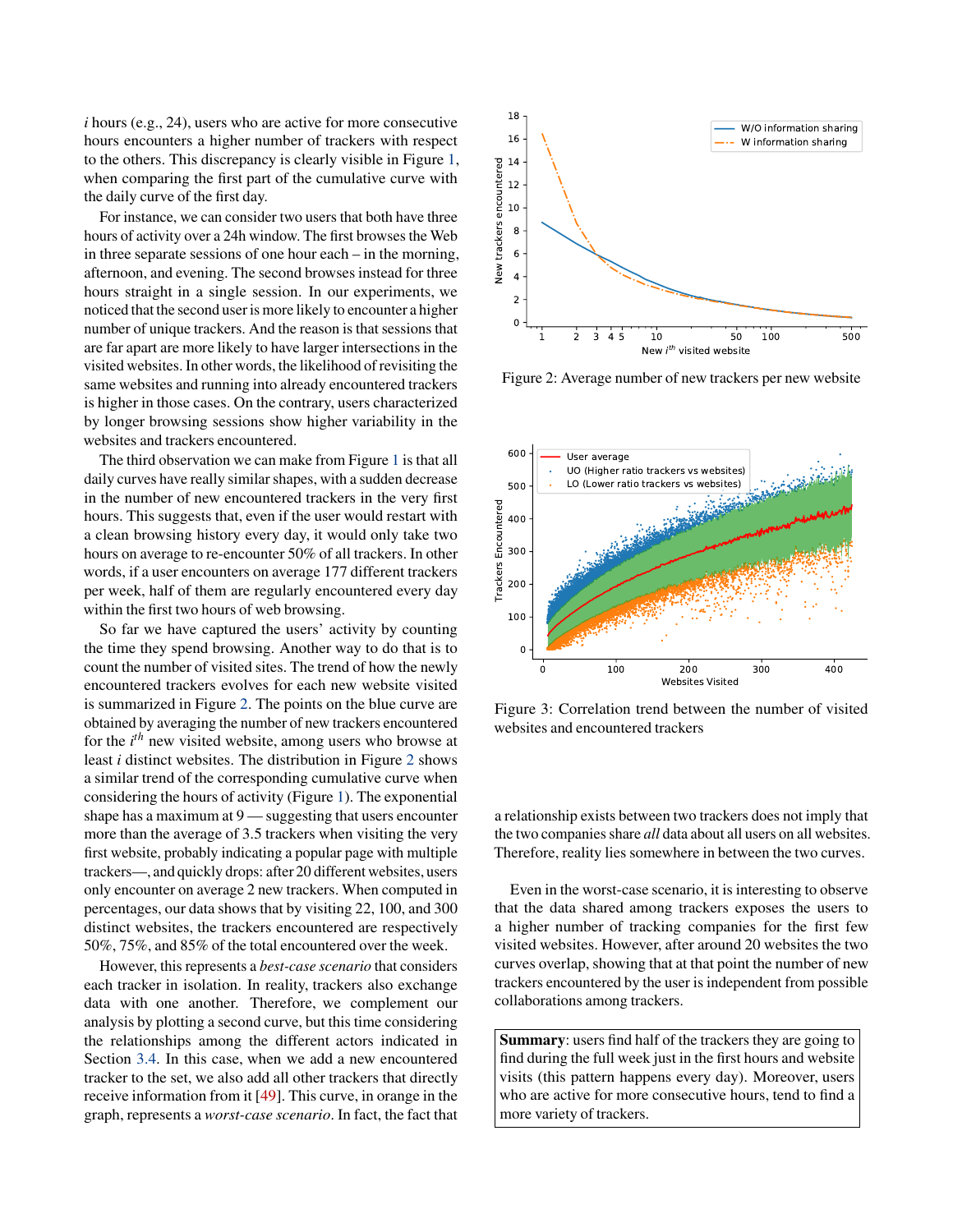<span id="page-6-0"></span>

Figure 4: Website reputation distribution for *UO* and *LO*. The difference between the means in the two groups is significantly different (*Welch'st* = 113.06, $p < 0.001$ ).

### 5.2 Is there a correlation among distinct visited websites and encountered trackers?

We now look at the correlation between the total number of distinct websites visited by a user and the number of encountered trackers. In particular, we are interested in finding (and comparing) those users that encounter a disproportionate number of trackers despite visiting a few websites, and those that instead encounter a few trackers while visiting many different pages.

To begin with, we compute the two attributes (distinct websites and distinct trackers) and plot them for each user in Fig-ure [3:](#page-5-1) a point  $(x,y)$  on the red curve represents the average number *y* of trackers encountered for users who visit *x* different websites, and the green area defines the 95% confidence interval.

The total number of visited websites positively correlates with the trackers encountered (Pearson Correlation Coefficient: 0.98,  $p < 0.001$ ). However, Figure [3](#page-5-1) exhibits two classes of outliers, whose attributes fall out outside the confidence interval boundaries. Specifically, we define *Upper Outliers (UO)* those with an abnormal-higher ratio between encountered trackers and visited websites (blue dots in the picture, users that encounter a lot of trackers while not visiting many websites). On the contrary,we reportin orange the *Lower Outliers (LO)*(users that browse a lot but encounter less trackers), for which this ratio is lower than the average and outside the confidence interval. The UO and LO sets contain respectively 6,726 and 5,552 users, which together account for 4.6% of the users in our dataset.

To investigate whether any significant difference exists in the websites visited by the two groups of outliers, we use two metrics: popularity and security risk score. We compute the popularity of each website in our telemetry by simply considering the number of times it appears in different users'

<span id="page-6-1"></span>

Figure 5: Website risk score distribution for *UO* and *LO* The difference between the means in the two groups is significantly different (*Welch'st* = 432.41, $p < 0.001$ ).

browsing histories. This score is conceptually similar to the reputation returned by online rating services [\[3–](#page-14-4)[5,](#page-14-20) [7\]](#page-14-21), and it is strictly related to the data in our experiment.

Given a popularity  $x$ , we separately plot for each group the sum of visits that each distinct website with reputation *x* receives (Figure [4\)](#page-6-0). We next compute the weighted average for UO and LO according to the following criterion:

$$
Wavg = \frac{\sum_{reput=1}^{max\_reput} reput*visits(reput)}{sum(visits)}
$$

The two averages, represented by the vertical lines in the figure, show that users that encounter fewer trackers (LO group) are indeed visiting less popular websites. Instead, users who browse fewer websites but encounter on average more trackers mainly visit popular web pages: this is the case, for instance, of very popular news websites, social media, and online marketplaces, which incorporate a large number of advertisers, and a myriad of analytics services. For those users within the green zone in Figure [3,](#page-5-1) the reputation score falls between the one of UO and LO (i.e., 3,997), confirming our hypothesis that reputable sites are more tracked.

To compute the security risk score we leverage the website risk score provided by the AV vendor. Then, for each set of users, we split the websites they visited according to their risk value, and plot a histogram with the percentage of the total history they account for (Figure [5\)](#page-6-1). The figure also includes the weighted average of both groups, computed by following the same procedure described for Figure [4.](#page-6-0) The plot shows that users in the UO group mainly browse benign websites. In our dataset, not a single website visited by these users had a rating that classifies it as either suspicious or malicious  $(>=6)$ . On the other end of the spectrum, users in the LO group visit a larger percentage of dangerous sites. Similarly, the users in the green zone visit websites with low-risk scores however slightly higher than those UO users (2.6 risk score).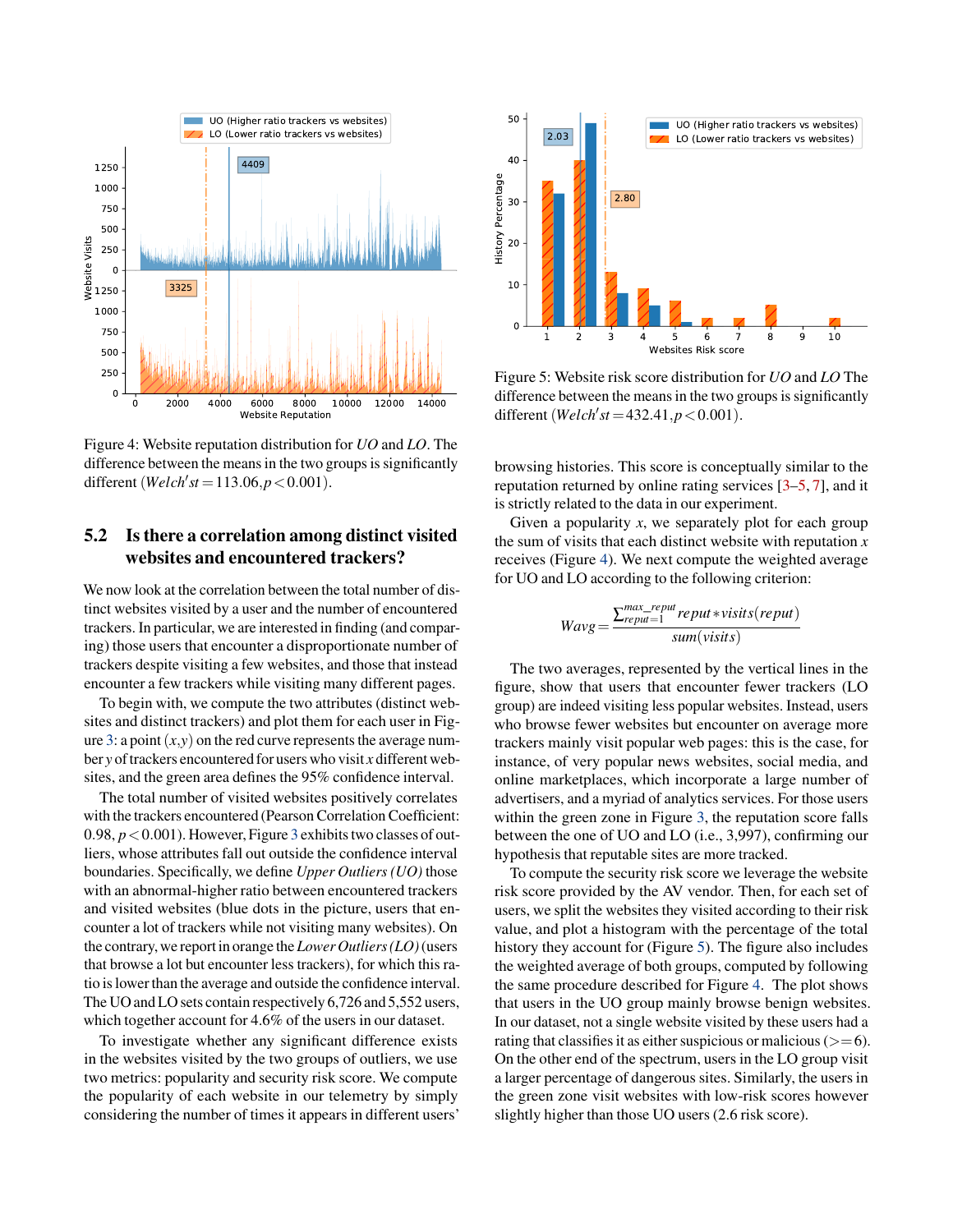<span id="page-7-0"></span>Table 4: Zero-Tracker website percentage and risk score for top and bottom 0-tracker categories

| Category                               | $\%$ with zero | Avg  |
|----------------------------------------|----------------|------|
|                                        | trackers       | risk |
| <b>Malicious Outbound Data/Botnets</b> | 90.23          | 9.40 |
| Business/Economy                       | 70.45          | 3.93 |
| <b>Potentially Unwanted Software</b>   | 56.75          | 7.00 |
| Spam                                   | 56.21          | 7.00 |
| Placeholders                           | 55.81          | 6.00 |
| Suspicious                             | 53.41          | 7.58 |
| Scam/Questionable/Illegal              | 49.24          | 7.35 |
| Email                                  | 43.69          | 4.47 |
| <b>Malicious Sources/Malnets</b>       | 42.89          | 9.99 |
| Social Networking                      | 12.92          | 4.09 |
| E-Card/Invitations                     | 12.69          | 3.44 |
| Informational                          | 12.39          | 3.93 |
| Alcohol                                | 12.11          | 4.03 |
| Translation                            | 12.02          | 3.29 |
| Restaurants/Food                       | 11.85          | 4.19 |
| Charitable Organizations               | 11.78          | 3.95 |
| News/Media                             | 10.93          | 3.77 |

Overall, we found that websites that include no trackers are often less popular and characterized by a higher security risk. Table [4](#page-7-0) reports the top and bottom website categories, sorted by the percentage of webpages in which we do not detect any trackers. The top categories show a considerably higher risk score (6.96 on average) than the bottom (3.90 on average) suggesting that the former often present suspicious or malicious content rather than the latter (confirmed also by the category names). A clear exception in the top half of the table is represented by the *Business/Economy* category, which is both low-risk and low-tracking. This category represents websites devoted to businesses (including information and management) that are not linked to any selling activity. Taking this into account, a possible explanation is that websites in this group are directly related to customers or employees, so they do not include any type of tracking.

Summary: the more a user stays away from dubious websites, the more trackers she encounters. On the opposite, users that spend more time on less popular and high-risk sites are more exposed to security risks but less exposed to tracking.

### 5.3 How Frequently do Users Encounter the Same Trackers?

So far we only looked at how often users encounter new trackers. But the key point of tracking is identifying the same user across different websites. So, if a user encounters a specific tracker only once a day, then deleting its cookie at the end of the browsing session could prevent the tracker to connect the different visited sites. It is clearly possible that some trackers perform some type of browser fingerprinting [\[24\]](#page-14-3) in

<span id="page-7-1"></span>

Figure 6: Percentage of trackers deleted according to the frequency (browsing hours and days) of cookie cleaning.

<span id="page-7-2"></span>

Figure 7: Percentage of trackers deleted according to the frequency (browsed websites) of cookie cleaning.

order to be able to track users around. In these cases, deleting cookies would not avoid tracking. However, as cookies are still the de-facto tracking method on the web [\[49\]](#page-15-14), we wanted to investigate how effective the cookie cleaning option could be to improve users' privacy posture.

To better understand this aspect we looked at how frequently each tracker was encountered by each user. In Table [5,](#page-8-1) we report the percentage of users for which the top-5 most recurrent trackers appear with a frequency lower than 2 hours. Google, for instance, is encountered on average every 1.11 hours. This means that to fully prevent the largest company in our dataset from being involved in tracking practices, a user should delete the cookies after every single browsing hour, which is obviously not realistic. Figure [6](#page-7-1) and Figure [7](#page-7-2) respectively report the cumulative distributions for a time-based and site-based perspective. The plots show that 50% of the trackers are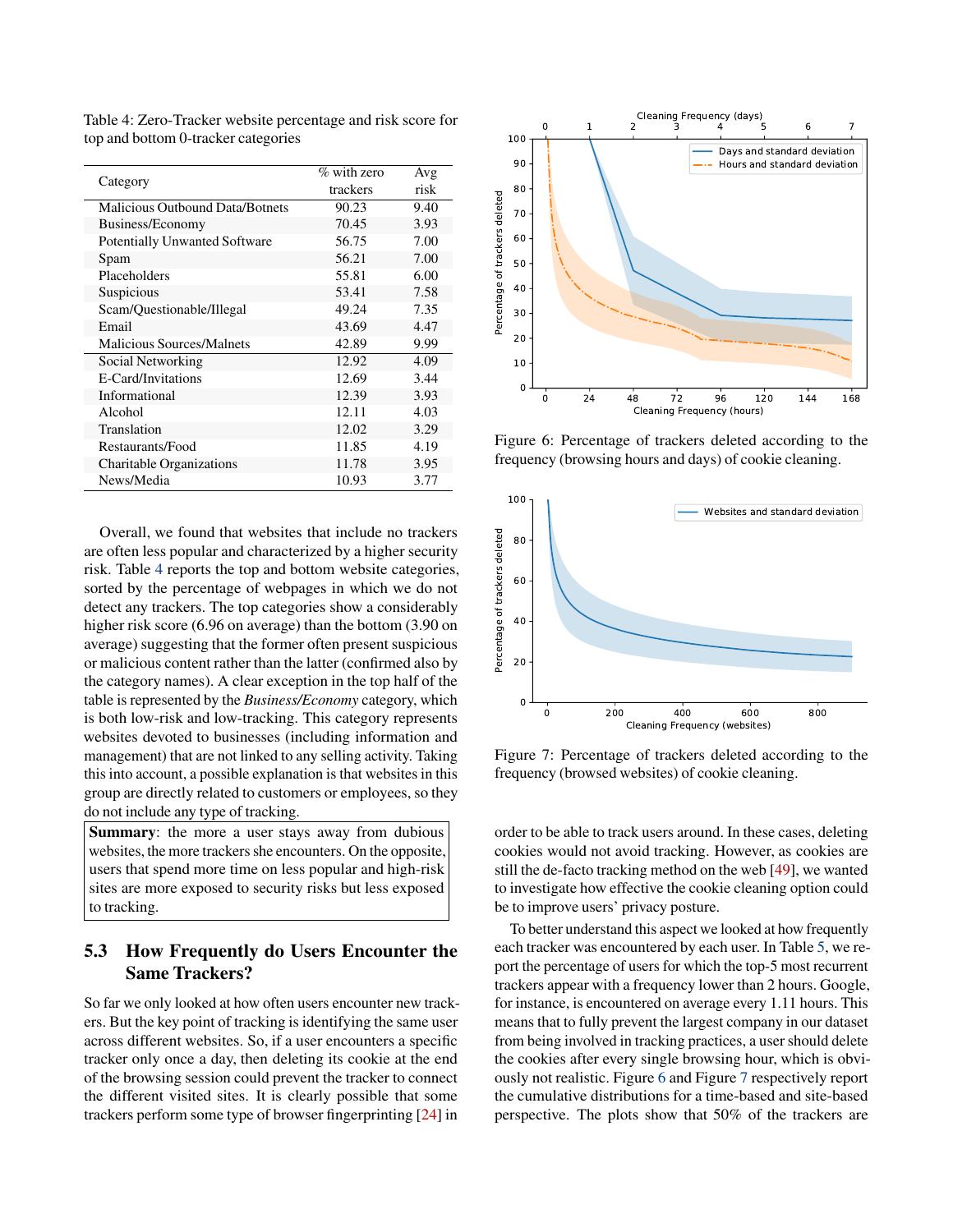<span id="page-8-1"></span>Table 5: Top-5 trackers according to the frequency (browsing hours) of appearance. % Users refers to users for which the tracker appears with a frequency < 2 browsing hours.

| Tracker        | $\%$ Users | Avg frequency<br>(hours) |
|----------------|------------|--------------------------|
| Google         | 80.41      | 1.11                     |
| Microsoft      | 67.61      | 1.29                     |
| Twitter        | 67.18      | 1.41                     |
| Yahoo!         | 66.25      | 1.43                     |
| Rubiconproject | 62.68      | 1.44                     |

<span id="page-8-2"></span>

Figure 8: Possible browsing history gain through collaboration

repeatedly encountered every 8 hours or 60 websites. In other words, if the cookies are cleaned up every 8 hours or after 60 website visits, only half of the trackers could be prevented from tracking. However, cookie cleaning is clearly not an absolute solutions for those privacy conscious users who do not want to be tracked by any means: this practice is not effective against big players that can know much more and are encountered much frequently (on average every 1.34 browsing hours).

Summary: Users encounter on average 177 trackers during one week. In addition, 18.31% of the users encounter trackers every hour and 1.73% encounter trackers every website.

# <span id="page-8-0"></span>6 The Knowledge of Trackers

In the previous section, we have seen that the average users encounter 84% of the trackers within just half a day of web browsing. While this is very concerning for the privacy of Internet users, the impact on their privacy might not be as significant and worrying unless those trackers can compromise a significant fraction of the users' browsing history. In this section, we take a closer look to estimate how much information about users is known (or potentially known) by those trackers. We first assess to what extent main trackers on the visited websites know about the users' browsing histories, and then how much additional coverage they could gain by sharing information among one another. We also investigate the type of information

that could be learned about the identity of users through regularly browsing particular types of websites. Finally, we conclude the section with an optimal tracking strategy analysis.

#### 6.1 How much do trackers know about you?

For each tracker we identified in our dataset, we computed the average fraction of browsing history known, the percentage of websites in which they are present, and also the fraction of users who encounter them. On average, each tracker tracks 3% of the users and knows 0.14% of their browsing history. However, the top trackers (such as Google, Facebook, and Microsoft) are quite far from the average. In fact, they are able to track nearly all users, as can be seen from Table [3,](#page-4-0) and they know on average 47% of each user's browsing history. Google alone, which is the biggest player in the tracking ecosystem, covers 64% of the average users' history logs. The percentage increases to 80% for 9.73% of the users, and reaches a stunning 100% for 2% of them.

Summary: Large trackers know, on average, nearly half of the browsing history of almost all users. For roughly 10% of the users in our dataset Google alone was tracking over 80% of the visited websites.

# 6.2 How much can trackers know about you through collaboration?

Collaboration among trackers is not a new phenomenon [\[19,](#page-14-8)[41,](#page-15-12) [49\]](#page-15-14). It allows them to merge the user data with another tracker, reconstructing users' browsing history, and bypassing the same-origin policy [\[60\]](#page-16-10). In order to do it, tracking companies can use multiple methods, with cookie sharing/synchronization being the most common one. For example, a tracker can include its cookie in the request of another third party, facilitating an information-sharing channel even if not directly present in that specific website. Our goal here is to estimate the concrete impact of such collaborations on users' browsing history, which was not explored before by other studies.

In the previous section, we have seen that with the exception of Google, none of the other trackers knows more than 30 percent of the average user's browsing history. Clearly, if Google shared its knowledge with any other tracker, they could also achieve similar coverage. However, this is not a very realistic scenario from a strategic point of view. On the other hand, collaboration among smaller players in the ecosystem might make more sense. Therefore, to understand how much information trackers could gain through collaboration, we calculated the browsing history gain for all possible pairs of companies among the top 20 trackers in our dataset and plotted the percentage of gain versus known history percentage in Figure [8.](#page-8-2) If the two companies were already known to collaborate according to previous measurements [\[49\]](#page-15-14), we colored them in orange. If you remove the top three players, in general most trackers over the top 20 can know between 10 and 20% of the browsing history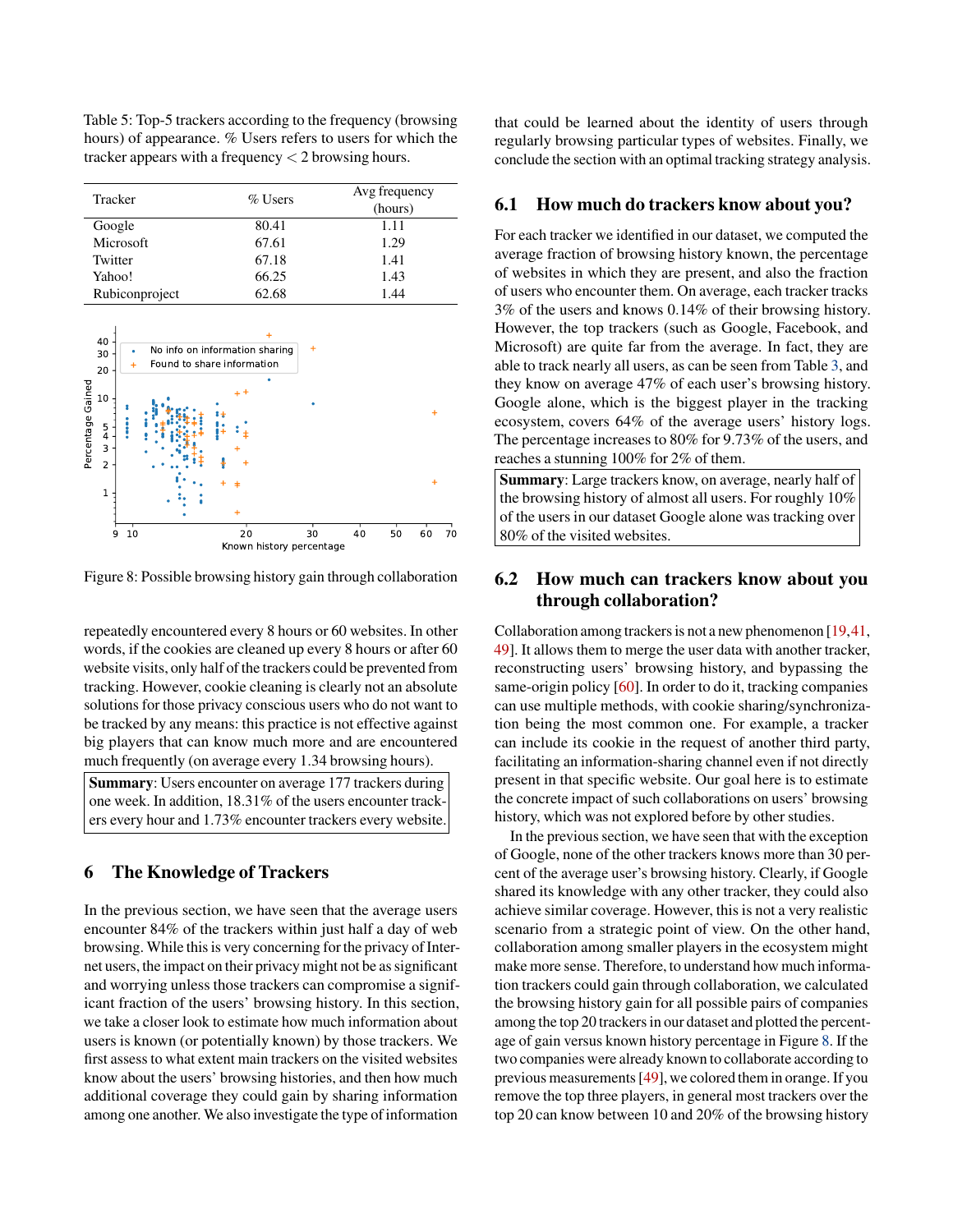<span id="page-9-0"></span>

| Tracker A      | <b>Tracker B</b> | Coverage         | Coverage    |       | $\%$ B      |
|----------------|------------------|------------------|-------------|-------|-------------|
| (Receiver)     | (Sender)         | <b>Tracker A</b> | Tracker A+B | Gain  | overlapping |
| Linkedin       | Amazon.com       | 11.33            | 20.62       | 9.29  | 22.57       |
| Amazon.com     | Linkedin         | 12.00            | 20.62       | 8.62  | 23.90       |
| Microsoft      | Google           | 22.97            | 70.19       | 47.22 | 25.13       |
| Taboola        | Linkedin         | 9.65             | 17.54       | 7.89  | 30.40       |
| Linkedin       | Openx            | 11.33            | 20.43       | 9.10  | 30.49       |
|                |                  | $\cdots$         |             |       |             |
| Rubiconproject | Casalemedia      | 15.16            | 15.95       | 0.79  | 94.21       |
| Casalemedia    | Openx            | 13.68            | 14.43       | 0.75  | 94.28       |
| Casalemedia    | Pubmatic         | 13.68            | 14.27       | 0.59  | 95.55       |
| Google         | Facebook         | 63.07            | 64.38       | 1.31  | 95.65       |
| Appnexus       | Rubiconproject   | 18.91            | 19.54       | 0.62  | 95.89       |
| Microsoft      | Google           | 22.97            | 70.19       | 47.22 | 25.13       |
| Facebook       | Google           | 30.05            | 64.38       | 34.33 | 45.56       |
| Microsoft      | Facebook         | 22.97            | 38.92       | 15.95 | 46.91       |
| Adobe          | Microsoft        | 19.92            | 31.79       | 11.87 | 48.30       |
| Appnexus       | Microsoft        | 18.91            | 30.27       | 11.35 | 50.56       |
|                |                  | $\cdots$         |             |       |             |
| Drawbridge     | Linkedin         | 12.41            | 13.24       | 0.83  | 92.71       |
| Rubiconproject | Casalemedia      | 15.16            | 15.95       | 0.79  | 94.21       |
| Casalemedia    | Openx            | 13.68            | 14.43       | 0.75  | 94.28       |
| Appnexus       | Rubiconproject   | 18.91            | 19.54       | 0.62  | 95.89       |
| Casalemedia    | Pubmatic         | 13.68            | 14.27       | 0.59  | 95.55       |

Table 6: Upper (Lower) part: top and bottom 5 relationships sorted by ascending overlapping (descending gain)

<span id="page-9-1"></span>

Figure 9: Known-history percentage distribution of the trackers that directly appear the most in users' history without (solid line) and with information sharing (dotted line). The percentage of users' history without any tracker is 20.07%.

of the users. Through collaboration, they can increase their knowledge of an additional 5 to 10% (mean gain is 5.3%) in the best case scenario unless they can collaborate with Google.

In Table [6](#page-9-0) we also provide concrete examples for some of the interesting collaboration options. Similarly, those collaborations that are known to exist by other means are marked in gray. The most obvious gain examples come from the collaboration among the biggest players. Because in most of the websites in which we observe Facebook, we also encounter Google (95.65%), Google gains not much (1.31%) from getting information from Facebook. However, Facebook could immensely increase its knowledge, up to 64.38%, from

a potential collaboration with Google. Another interesting observation is that Microsoft and Google do not target similar sets of websites, therefore a possible collaboration would have a much larger impact. On the contrary, the overlap among the top 20 trackers ranges between 23 and 96% (mean overlap of 64%). This clearly indicates that many of them are tracking users in a very similar set of websites.

Now let's look at the worst-case scenario, in which we assume that all trackers that were identified to be sharing information according to recent studies (see Section [3.4\)](#page-2-3) collaborate to increase their knowledge as much as possible. In Figure [9,](#page-9-1) we provide three examples of how much information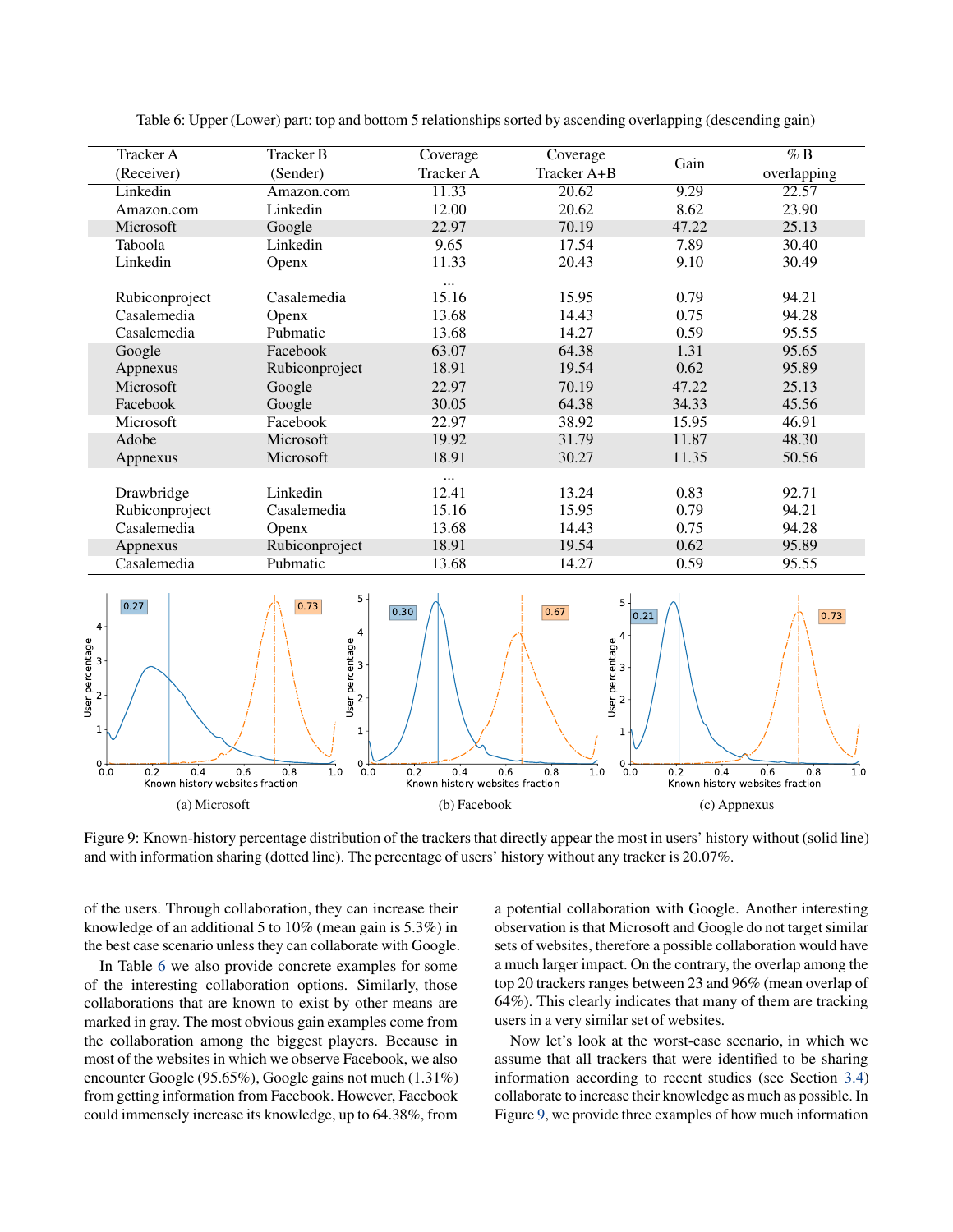<span id="page-10-0"></span>

Figure 10: Known history percentages of the 6 sensitive categories by the top trackers.

can be potentially gained in such a scenario. It is interesting to see that Microsoft could potentially already know up to 73% of the users' browsing history (instead of the 27% it has if it was completely disconnected from other players). Another similar spike is observed in Appnexus (from 21 to 73%). While the gain for Microsoft is mostly due to its relationship with Google, Appnexus receives information from a variety of other trackers including Microsoft, Adobe, Yahoo!, and more. Again, these numbers assume a complete share of all tracking information among the companies, so in reality the numbers are likely somewhere in between the two scenarios (no collaboration and full collaboration).

Summary: Top trackers overlap on 64% of the websites where they track users. However, they can gain an additional 5% and 10% in their history coverage through collaborations. The gain increases to up to 50% if multiple trackers share data.

# 6.3 What type of sensitive information can be obtained about you?

Visiting or regularly browsing particular types of websites could reveal sensitive information about users. In this part of our analysis, we focus on websites that could fall into sensitive categories and check which trackers are present on those sites and could therefore gain access to private users' information. In particular, we identified six categories that are widely considered to be sensitive (see Section [3.3\)](#page-2-1) and we computed the portion known by top trackers. Figure [10](#page-10-0) reports the averages over the whole dataset. In gray, we represent the percentage of history in which we do not detect any trackers.

At a glance, we observe that the tracking activity is not uniform among the six sensitive categories: while the percentage of untracked history is very low in the *Health*, *Religion*, and *Political* categories (respectively 12, 15 and 10%), the fraction doubles for the *Sexuality*, *Financial*, and

*Legal* classes (30, 24, 28%).

A first interesting case is the *Political* category: although it presents the lowest number of websites and users who browse it (see Table [2\)](#page-3-0), it turns out to be the category the top trackers know the most about. In fact, our crawler detects multiple trackers on average on each of these pages, with top trackers uniformly present on most of them.

The *Legal* category results in the opposite case: top organizations on average know less than 5% of sites in this category, with the exclusion of Google (69.10%): we measure an average presence of 2.64 trackers for websites in this group.

More concretely, if looking at the per-tracker details in the graph, the figure presents similar trends and known history percentages, except for Google and Facebook. Since in general Google knows over 60% of the users' history, it is not very surprising that it also covers a good fraction of the browsing history related to the sensitive categories. For example, the Facebook case is utterly interesting. On the general data, it only knows up to 30% of the users' browsing history, which is in line with other top players. Despite that, it covers almost 60% of the browsing on the *Political* sector, and around 50% of the *Health* category. This seems to indicate that Facebook puts a particular effort in tracking specific website classes. On the other side of the spectrum lies Microsoft, which on the general data has a much larger coverage (over 20%) than its presence on sensitive website categories.

We also investigate whether the prevalence and tracking of sensitive websites are uniform across continents. For each of them, in Table [7](#page-11-0) we report the average percentage of browsed websites per sensitive category together with the average number of trackers encountered. Results show no substantial differences across continents and confirm that sensitive information about *Health*, *Religion*, and *Political* is more subject to tracking practices, although their prevalence is very small in users' histories. The only comforting difference is observed in Europe. Very likely thanks to the GDPR, the average number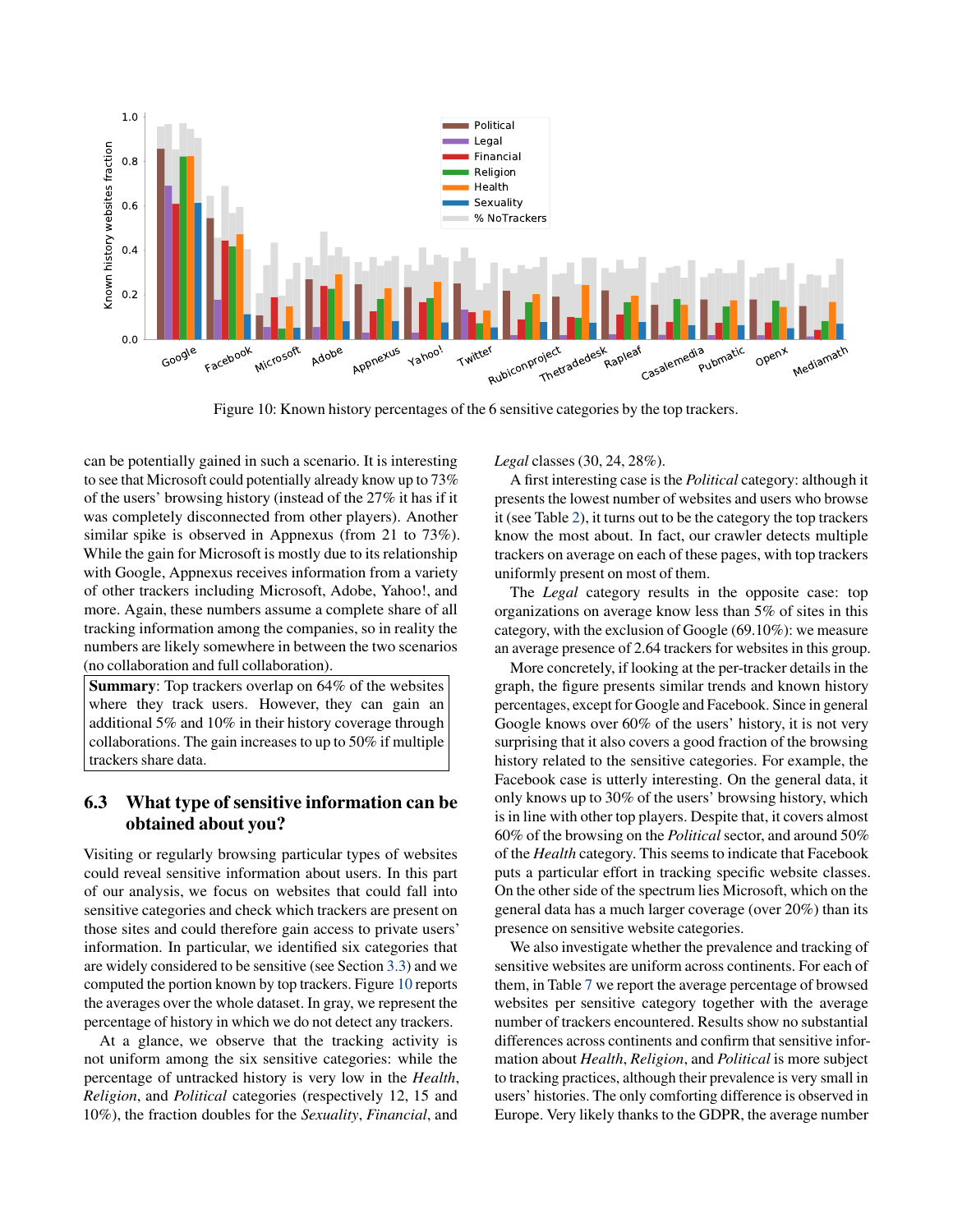<span id="page-11-0"></span>Table 7: Sensitive website prevalence and their average number of trackers in users' history. Values higher than the mean for all the categories are underlined.

| Continent       |      | <b>Websites Percentage</b> |      |      |      |      |      |      | Average trackers                                                                                                |       |      |      |      |       |
|-----------------|------|----------------------------|------|------|------|------|------|------|-----------------------------------------------------------------------------------------------------------------|-------|------|------|------|-------|
|                 |      |                            |      |      |      |      |      |      | All Sexuality Health Religion Financial Legal Political All Sexuality Health Religion Financial Legal Political |       |      |      |      |       |
| Africa          | 6.03 | 1.74                       | 0.84 | 0.49 | 1.45 | 0.70 | 0.11 | 7.01 | 4.50                                                                                                            | 10.34 | 7.50 | 6.64 | 2.53 | 7.53  |
| Asia            | 5.84 | 0.96                       | 0.89 | 0.42 | 2.07 | 1.27 | 0.09 | 6.96 | 5.96                                                                                                            | 14.44 | 7.31 | 5.54 | 1.79 | 7.39  |
| Europe 5.45     |      | 1.91                       | 0.87 | 0.50 | 1.80 | 0.86 | 0.12 | 7.12 | 5.56                                                                                                            | 7.52  | 5.87 | 4.81 | 2.82 | 6.10  |
| North A. 5.00   |      | 1.27                       | 1.20 | 0.75 | 3.12 | 0.77 | 0.18 | 8.55 | 6.79                                                                                                            | 12.97 | 8.68 | 8.23 | 3.70 | 14.69 |
| Oceania 4.85    |      | 1.72                       | 1.00 | 0.52 | 2.36 | 0.88 | 0.11 | 7.69 | 6.59                                                                                                            | 12.47 | 8.84 | 6.33 | 2.60 | 8.52  |
| South A. $5.38$ |      | 1.04                       | 1.26 | 0.42 | 1.95 | 1.93 | 0.14 | 7.20 | 6.02                                                                                                            | 10.06 | 9.44 | 4.87 | 2.23 | 12.85 |

<span id="page-11-1"></span>

Figure 11: Relationships among sensitive and top categories

of trackers found in websites is lower than others.

As a next step, we investigate how much more information can be identified about a user's identity by connecting the pieces. For example, if a tracker knows that a user follows a particular political party or religious belief, can we estimate the likelihood of them knowing also about the user's travel plans, health interests, etc? To this end, we build a linkage graph among the sensitive categories and other website categories. We consider each user at the time, and isolate the history containing webpages of the sensitive category (*SI*) under analysis from the remaining part (*RI*) — note that the group also contains other sensitive categories besides the one we investigated so far. For each webpage in *SI*, we extract the list of trackers and check their presence in the remaining webpages of *RI*. Given the list of matched websites, we detect their categories and increase a counter for each of them. Once *n* webpages in *SI* have been analyzed, we divide each of the category counters by *n*, obtaining a ratio. For a single user, a ratio close to 1 between a sensitive category *a* and another one *b* means that, each time we encounter a website in *a*, the trackers also know that the user visited *b*.

We plot the resulting linkage graph in Figure [11.](#page-11-1) Node sizes represent the percentage of history that falls in the category: the biggest category is *Technology/Internet* (39% users' history), the smallest is *Political*, accounting for 0.13%. Each edge between two nodes expresses the average category correlation for all the users in our dataset. To increase the readability, the graph only includes the sensitive and the most prominent ten categories that have at least one ingoing edge with a weight greater than 70%. We observe that the strongest correlation percentage (95.55%) holds between *Political* and *Technology/Internet*, while the weakest (70.01%) between *Legal* and *Chat (IM)/SMS*.

We also see that some categories are much less connected with the others. For instance, *Sexuality* and *Financial* have very few connections with other categories, and those connections are very small. On the other hand, *Political* has many strong connections with many other categories found in the dataset. In the middle, we find cases like *Health*, *Religion* and *Legal*, that despite having more connections than the first two, only have a couple of strong connections with others. We also verify how the linkage graph varies according to users' geographical location, and find that relationships are stable across continents except from Asia, in which we see *Health* has stronger connections than *Political*.

Another interesting point is that sensitive categories do not seem to have many connections among them. However, we have to note that not having a direct connection in the graph does not necessarily indicate that trackers could not connect them through their relations to other common categories. For example, both *Political* and *Health* are connected to *Potentially Adult*, which could be used as a hub.

Summary: The trackers coverage for sensitive categories ranges between 10 and 30%. Even if these categories are not connected much between one another, some are strongly connected to other general categories such as *Potentially Adult* or *Entertainment*. Some trackers seem to focus on some particular sensitive categories and have 30% more coverage in those categories than on other websites.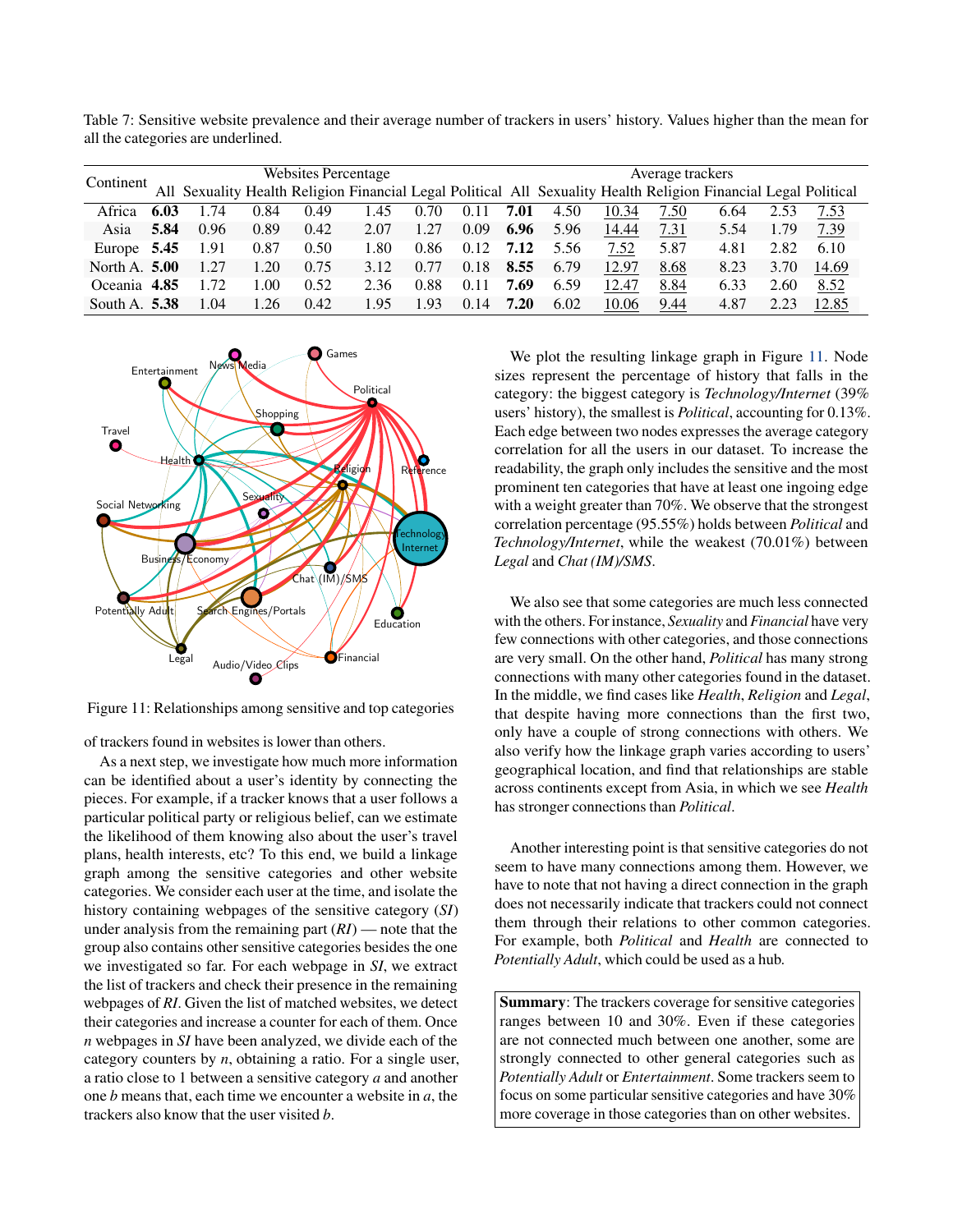<span id="page-12-1"></span>Table 8: Top-10 prevalence in the 5K *key-websites*: trackers (left) and categories (right)

| Tracker        | $%$ key<br>websites | Category                  | $\%$ key<br>websites |
|----------------|---------------------|---------------------------|----------------------|
| Google         | 66.04               | Technology/Internet       | 22.96                |
| Facebook       | 35.50               | <b>Business Economy</b>   | 12.94                |
| Adobe          | 21.54               | Shopping                  | 6.60                 |
| Appnexus       | 19.02               | News Media                | 5.82                 |
| Yahoo!         | 18.44               | Travel                    | 5.04                 |
| Microsoft      | 17.04               | Entertainment             | 3.90                 |
| Rapleaf        | 16.00               | Games                     | 3.20                 |
| Thetradedesk   | 15.56               | Suspicious                | 3.04                 |
| Drawbridge     | 15.50               | <b>Financial Services</b> | 3.02                 |
| Rubiconproject | 14.90               | Education                 | 2.70                 |

<span id="page-12-0"></span>

Figure 12: Optimal tracking strategy on *key-websites* vs top-3-tracker strategy on their top-5K websites

### 6.4 What is the optimal tracking strategy?

Earlier in this section, we have made estimations on how much browsing history knowledge could be obtained through collaboration among trackers, concluding that unless collaboration happens with Google, it is hard to gain a significant fraction of the browsing histories. An alternative option for the trackers to achieve the same goal is to plant themselves on *key websites*. For an optimal tracking strategy, the trackers need to build a list of *popular websites* such that the minimum number of them is required in order to cover a certain percentage of the whole users' history. To assess the effectiveness of this option, we created a sorted list of the 5K most reputable websites, according to the definition provided in Section [5.](#page-4-2)

In Figure [12,](#page-12-0) we plot how the known history percentage grows in relation to how many key websites the trackers need to work with. We also plot the existing presence of the top three trackers on those top 5K sites. The blue curve shows that, by cherry-picking only 200 websites, a company could observe 50% of the users browsing history. This value increases to 65% and 78% when extending the set of key webpages to the first 1K and 5K respectively (over a total of 2.33M in our dataset), indicating that being able to add a tracker to the top sites brings much more additional information than collaborating with other trackers.

As seen in Table [8,](#page-12-1) top players already show a significant presence on the *key websites*. When we look closer at the tracking strategy of Google, Facebook, and Microsoft (Figure [12\)](#page-12-0), we identify interesting differences. First, although present in 66% of the key websites, the coverage of Google diverges from the optimal curve after considering only 10 websites (0.2% of the 5K): a sign that its presence is more prominent in the less reputable website of the group. We also noticed that Microsoft had a better coverage strategy than Facebook: although the two organizations show a similar trend in Figure [12,](#page-12-0) the first is only present in 17% of the key websites —half the percentage of the second—, suggesting that it appears in more reputable web-sites. In Table [8,](#page-12-1) we report the breakdown of categories together with the fraction of key websites for each of them: *Technology/Internet* and *Business/Economy* group a sheer number of webpages, being the two most popular categories overall.

Summary: Trackers could know 50% of the browsing history of the users in the dataset if they were present in just 200 websites. This number can increase to 78% with only 5K pages (out of 2.33M in our dataset). However, even the top trackers do not seem to follow this ideal strategy.

#### 7 Comparison and Discussion

While web tracking is widely considered a common phenomenon,the results that we obtained by studying web tracking from the users' perspective show that it is considerably more widespread than previously thought. Previous studies [\[16,](#page-14-0) [25,](#page-14-9) [49,](#page-15-14) [50\]](#page-16-0) attempted to quantify its scale by conducting largescale measurements on open datasets, such as Alexa 1M [\[3\]](#page-14-4) or Tranco [\[44\]](#page-15-22). However, while one would expect that crawling the most popular websites should provide an upper bound approximation of exposure, we found this to be wrong. For example, Google was found to track user activities on 46% [\[25,](#page-14-9) [50\]](#page-16-0) of the top domains, but our study reveals that the actual knowledge of the users' histories reaches 73%. In the same way, Facebook prevalence was estimated around 18% [\[49\]](#page-15-14), but our measurement shows it to be almost twice that value.

One of the main results of our study is to show that if the impact of web-tracking is measured only by considering top websites, the fraction of known browsing history would be largely under-estimated. Moreover, the relationship among the two is not always the same. As an example, Microsoft and Pubmatic appear both in 4% of the analyzed websites, but the former covers on average almost twice the users' browsing history compared to the latter (Table [3\)](#page-4-0). The use of telemetry makes it also possible to quantify the exact impact of collaborations among organizations on end users. Previous studies discovered that 66% of the top-100 trackers share cookies [\[16\]](#page-14-0) and that users with a larger browsing profile are tracked by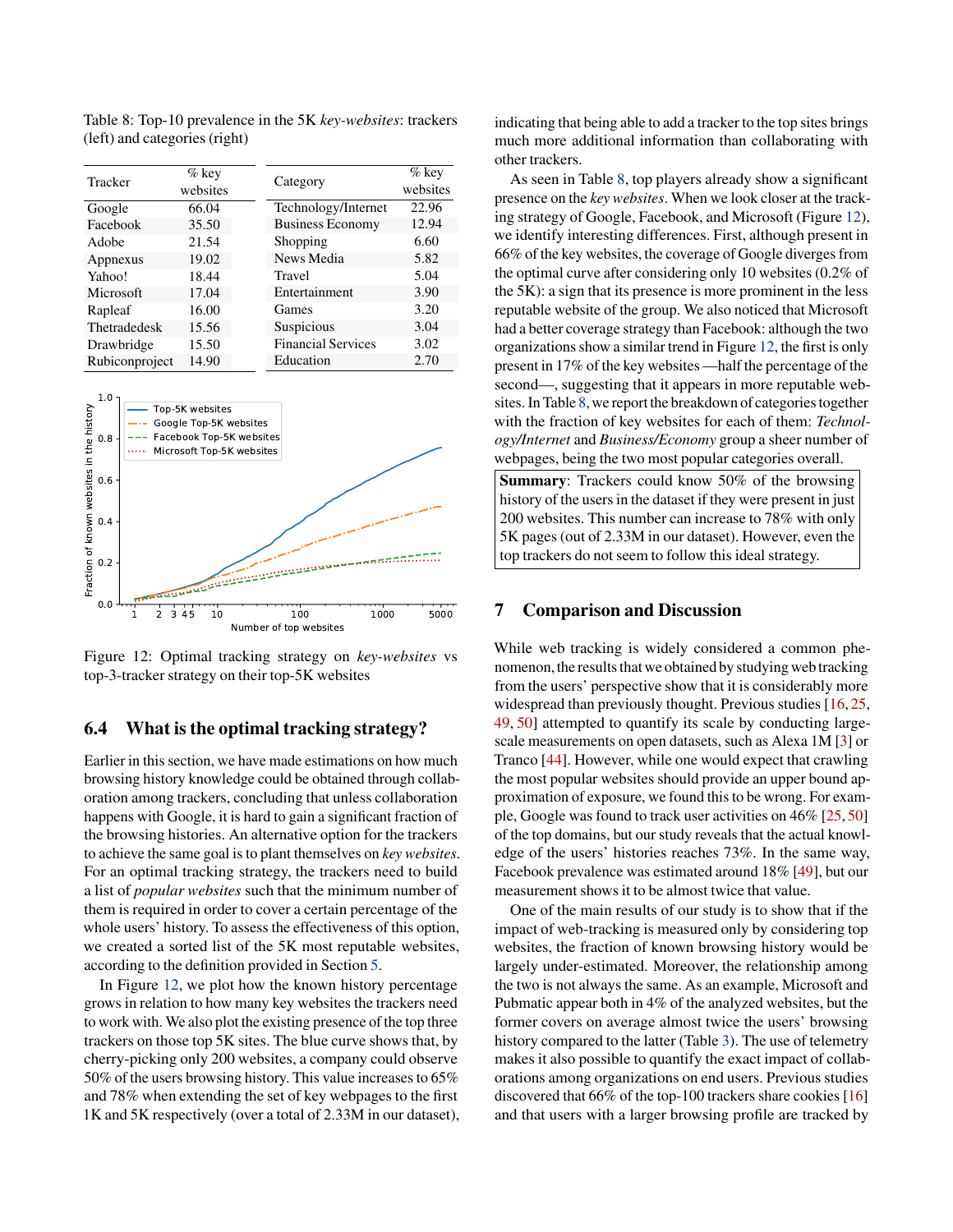more identifier sharing domains [\[19\]](#page-14-8). Thanks to our analysis we now know that this practice could increase the knowledge that trackers have of the users' activity by almost 50%.

Another advantage of our method with respect to previous works is that it also allows us to shed light on the timing and frequency with which users are tracked, thus unveiling insights on research areas that have never been explored so far and whose investigation is impossible by crawling top websites. For instance, we show that users encounter almost all the tracking organizations in just half a day of activity. Even more worryingly, we show that the frequency with which some of the top trackers are encountered makes it infeasible to prevent their monitoring by simply deleting the cookie history.

The knowledge that tracker organizations have of users' browsing interests, habits, recurrence, location and hourly activity enables the creation of powerful profiles that get more and more refined and available to many players willing to purchase them. As a result, users risk to lose control of their private information and face several serious consequences. For example, a known use of tracking is the personalization of search results based on users' interests and the creation of the so-called Filter Bubble [\[65\]](#page-16-11), a personalized search where an algorithm guesses what results the user would like to see based on previously collected information. Web tracking is also massively used to serve targeted advertising, facilitate marketing, and increase sales profit by influencing customer purchasing behaviors. In this respect, tracking can be used to modify product prices according to the geographical location and the financial situation of potential customers [\[9,](#page-14-22) [63\]](#page-16-12). Many companies also leverage this information to assess users' financial credibility [\[58,](#page-16-13) [59\]](#page-16-14) and establish insurance coverage [\[22\]](#page-14-23).

### 7.1 What can users do to protect themselves?

As web-tracking closely concerns users and their activities, several tools and strategies exist to defend against this practice, being the most important: cookie clearing, list/rules-based blocking, and network-level masking.

Cookie clearing – In order to significantly reduce cookiebased tracking, users could delete the cookies stored in their browsers. However, this approach is complex to strictly follow in the long term and it would require a lot of effort: users must delete cookies with high frequency (i.e., less than one hour according to our findings in Section [5\)](#page-4-2) and cherry-pick the ones to delete in each case.

List/rules-based blocking – The most common solution is the use of browser extensions or privacy-centered browsers that maintain an up-to-date list of tracking domains or rules and block all the connections towards them, thus preventing data collection about browsing sessions. Some of them rely on large-scale crawls to analyze how the ecosystem evolves [\[13\]](#page-14-14), and some others principally have a crowdsourcing model [\[15\]](#page-14-13). These kind of solutions are easy to setup (i.e., install and

forget) and avoid the need for manually deleting cookies on a regular basis. However, blocking resources can sometimes generate unexpected functionality problems in the page. In order to avoid them, solutions generally offer a page-specific disable option, but as indicated in Section [6,](#page-8-0) a large percentage of the browsing history in sensible categories is being tracked by multiple companies, so users should be extremely careful when disabling protection tools in them.

Although these solutions exist, and are practical and effective, extension or application-based blocking is not yet widely adopted: privacy-centered browsers only represent 7.74% of the market, and only 8.5% of the users adopt tracker-blocking tools [\[26,](#page-15-5) [64\]](#page-16-2). Therefore raising awareness about the extent of web-tracking is crucial to increase these percentages and we believe that the quantitative insights presented in this work could be immensely helpful to serve this purpose.

Network-level masking – Section [4](#page-3-1) shows that the knowledge of tracker organizations spans a high percentage of the users' browsing history, reaching up to 63% in the case of Google. Therefore, some protections can be implemented at the network level to protect a larger portion of users and devices. Protective measures can be installed in home routers [\[43\]](#page-15-23) or adopted as a privacy layerin companies. Despite being flexible and allowing protection of multiple devices at the same time, those tools are more difficult to set up, and require users to regularly maintain them, discouraging regular web users in adopting them.

There are also some solutions to mask the user's real IP address from the remote site, thus preventing IP-based tracking. This goal is achieved by using anonymous proxy servers (which act as intermediary and offer anonymization services by removing sensitive information), virtual private networks (VPNs) (whose nodes result to be hosts of a single network, regardless of their physical locations), or Tor [\[1\]](#page-14-24) (whose browser prevents tracking by routing the traffic through a chain of relays which protects the real user's IP address). Even if this is only one part of online tracking, some studies have already proven that a large percentage of users retain their same IP addresses for more than a month [\[35\]](#page-15-13), allowing companies to use it as an identifier. When adopting this type of solutions, users should additionally use a list/rules-based blocking tool on top, to also avoid general types of tracking.

### 8 Conclusions

Despite the existence of these solutions and the users' awareness of online tracking practices, the adoption of such countermeasures is still limited. A possible reason is that users might feel they are not directly impacted. Our goal is to provide a more accurate measure of how web-tracking directly impacts them, and with evidence about how their online privacy is affected. We hope our findings can enable better decision making and foster a larger adoption of existing privacy-preserving services.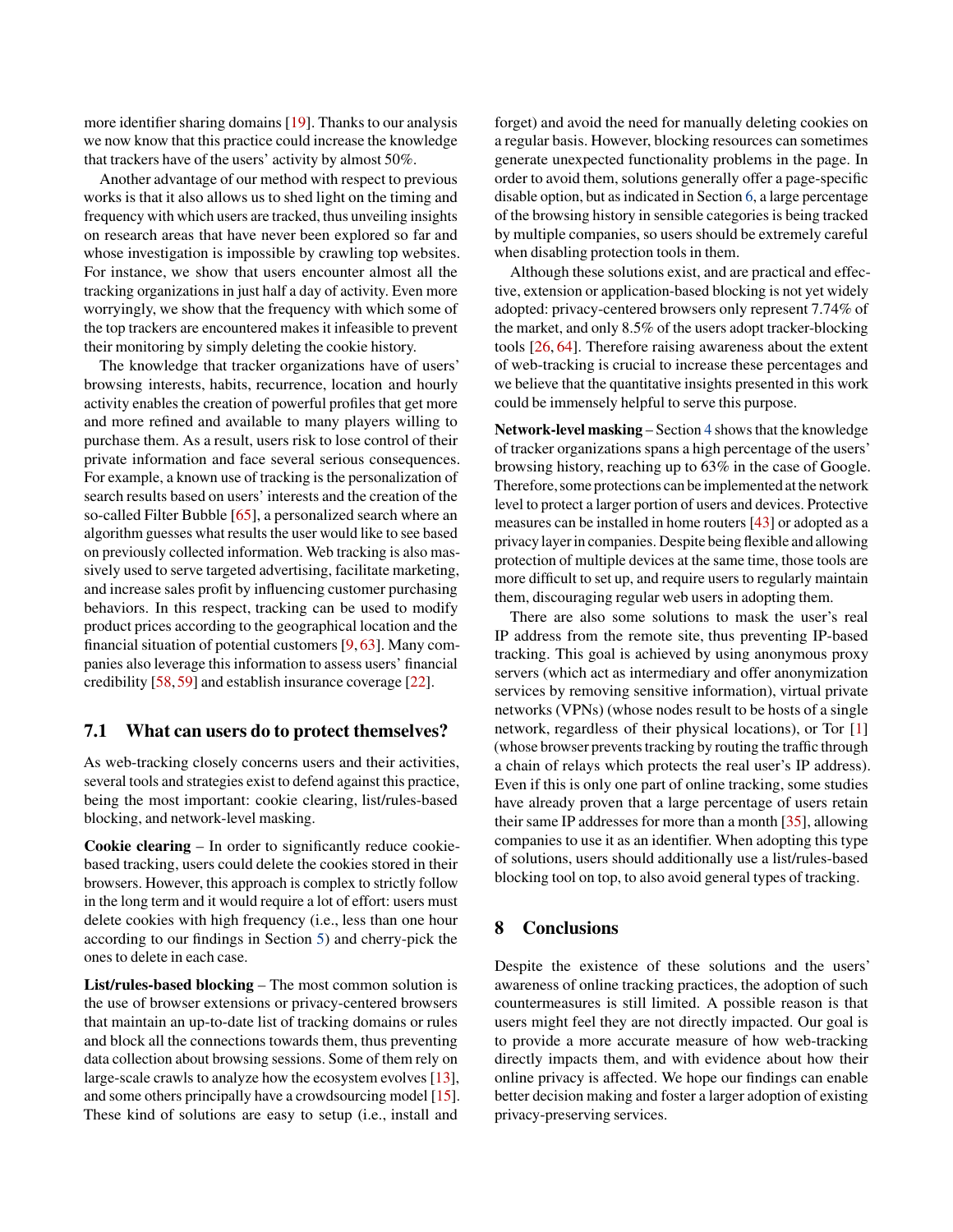### Acknowledgment

We would like to thank our shepherd Deepak Kumar for his help in significantly improving this paper, and all the anonymous reviewers for their constructive feedback. This project was supported by the European Union's Horizon 2020 research and innovation programme under grant agreement No. 101019206 (Testable).

### References

- <span id="page-14-24"></span>[1] TOR. https://www.torproject.[org/download/](https://www.torproject.org/download/).
- <span id="page-14-19"></span>[2] ISO 3166-1. [https://en](https://en.wikipedia.org/wiki/ISO_3166-1).wikipedia.org/wiki/ [ISO\\_3166-1](https://en.wikipedia.org/wiki/ISO_3166-1), 1997. Accessed: 2021-02-04.
- <span id="page-14-4"></span>[3] Alexa, "seo and competitive analysis software.". [https://www](https://www.alexa.com).alexa.com, 2021.
- <span id="page-14-5"></span>[4] Cisco umbrella, "umbrella popularity list.". [https://umbrella-static](https://umbrella-static.s3-us-west-1.amazonaws.com/index.html).s3-us-west-1.[amazonaws](https://umbrella-static.s3-us-west-1.amazonaws.com/index.html).com/index.html, 2021.
- <span id="page-14-20"></span>[5] Majestic, "the majestic million.". [https://](https://majestic.com/reports/majestic-million) majestic.[com/reports/majestic-million](https://majestic.com/reports/majestic-million), 2021.
- <span id="page-14-16"></span>[6] Mullvad. [https://mullvad](https://mullvad.net).net, 2021.
- <span id="page-14-21"></span>[7] Quantcast, "audience insights that help you tell better stories.". https://www.quantcast.[com/top-sites](https://www.quantcast.com/top-sites), 2021.
- <span id="page-14-2"></span>[8] Gunes Acar, Marc Juarez, Nick Nikiforakis, Claudia Diaz, Seda Gürses, Frank Piessens, and Bart Preneel. FPDetective: dusting the web for fingerprinters. In *Proceedings of the ACM SIGSAC Conference on Computer and Communications Security (CCS)*, 2013.
- <span id="page-14-22"></span>[9] Paul Belleflamme and Wouter Vergote. Monopoly price discrimination and privacy: The hidden cost of hiding. *Economics Letters*, 149:141–144, 2016.
- <span id="page-14-7"></span>[10] Sarah Bird, Ilana Segall, and Martin Lopatka. Replication: Why we still can't browse in peace: On the uniqueness and reidentifiability of web browsing histories. In *Symposium on Usable Privacy and Security (SOUPS)*, 2020.
- <span id="page-14-11"></span>[11] ChromeDevTools. DevTools Protocol API. https://github.[com/ChromeDevTools/debugger](https://github.com/ChromeDevTools/debugger-protocol-viewer)[protocol-viewer](https://github.com/ChromeDevTools/debugger-protocol-viewer), 2020.
- <span id="page-14-15"></span>[12] Cliqz GmbH. WhoTracks.me: Bringing Transparency to Online Tracking. [https:](https://github.com/cliqz-oss/whotracks.me) //github.[com/cliqz-oss/whotracks](https://github.com/cliqz-oss/whotracks.me).me, 2019.
- <span id="page-14-14"></span>[13] Disconnect. Make the web faster, more private, and more secure. https://github.[com/disconnectme](https://github.com/disconnectme), 2019.
- <span id="page-14-12"></span>[14] Dymo. Missing Accept\_languages in Request for Headless Mode. [https://bugs](https://bugs.chromium.org/p/chromium/issues/detail?id=775911).chromium.org/p/ [chromium/issues/detail?id=775911](https://bugs.chromium.org/p/chromium/issues/detail?id=775911), 2017.
- <span id="page-14-13"></span>[15] EasyPrivacy. Easyprivacy filter subscription. https://github.[com/easylist/easylist/tree/](https://github.com/easylist/easylist/tree/master/easyprivacy) [master/easyprivacy](https://github.com/easylist/easylist/tree/master/easyprivacy), 2020.
- <span id="page-14-0"></span>[16] Steven Englehardt and Arvind Narayanan. Online tracking: A 1-million-site measurement and analysis. In *Proceedings of the ACM SIGSAC Conference on Computer and Communications Security (CCS)*, 2016.
- <span id="page-14-17"></span>[17] Directive 2009/136/EC of the European Parliament and of the Council of 25 November 2009. *Official Journal of the European Union*, 2009.
- <span id="page-14-18"></span>[18] Regulation (EU) 2016/679 of the European Parliament and of the Council of 27 April 2016 on the protection of natural persons with regard to the processing of personal data and on the free movement of such data, and repealing Directive 95/46/EC (General Data Protection Regulation). *Official Journal of the European Union*, 2016.
- <span id="page-14-8"></span>[19] Marjan Falahrastegar, Hamed Haddadi, Steve Uhlig, and Richard Mortier. Tracking personal identifiers across the web. In *Conference on Passive and Active Network Measurement (PAM)*, 2016.
- <span id="page-14-10"></span>[20] Xuehui Hu, Guillermo Suarez de Tangil, and Nishanth Sastry. Multi-country study of third party trackers from real browser histories. In *2020 IEEE European Symposium on Security and Privacy (EuroS&P)*, pages 70–86. IEEE, 2020.
- <span id="page-14-1"></span>[21] IAB. The socioeconomic impact of internet tracking. https://www.iab.[com/wp-content/uploads/2020/](https://www.iab.com/wp-content/uploads/2020/02/The-Socio- Economic-Impact-of-Internet-Tracking.pdf) [02/The-Socio-Economic-Impact-of-Internet-](https://www.iab.com/wp-content/uploads/2020/02/The-Socio- Economic-Impact-of-Internet-Tracking.pdf)[Tracking](https://www.iab.com/wp-content/uploads/2020/02/The-Socio- Economic-Impact-of-Internet-Tracking.pdf).pdf, 2020.
- <span id="page-14-23"></span>[22] Privacy International. Social media intelligence and profiling in the insurance industry.... [https:](https://medium.com/privacy-international/social-media-intelligence-and-profiling-in-the-insurance-industry-4958fd11f86f) //medium.[com/privacy-international/social](https://medium.com/privacy-international/social-media-intelligence-and-profiling-in-the-insurance-industry-4958fd11f86f)[media-intelligence-and-profiling-in-the](https://medium.com/privacy-international/social-media-intelligence-and-profiling-in-the-insurance-industry-4958fd11f86f)[insurance-industry-4958fd11f86f](https://medium.com/privacy-international/social-media-intelligence-and-profiling-in-the-insurance-industry-4958fd11f86f), 2017.
- <span id="page-14-6"></span>[23] Internet Archive. Wayback machine. [https:](https://archive.org/) [//archive](https://archive.org/).org/, 2020.
- <span id="page-14-3"></span>[24] Umar Iqbal, Steven Englehardt, and Zubair Shafiq. Fingerprinting the fingerprinters: Learning to detect browser fingerprinting behaviors. *arXiv preprint arXiv:2008.04480*, 2020.
- <span id="page-14-9"></span>[25] Arjaldo Karaj, Sam Macbeth, Rémi Berson, and Josep M Pujol. Whotracks. me: Shedding light on the opaque world of online tracking. *arXiv preprint arXiv:1804.08959*, 2018.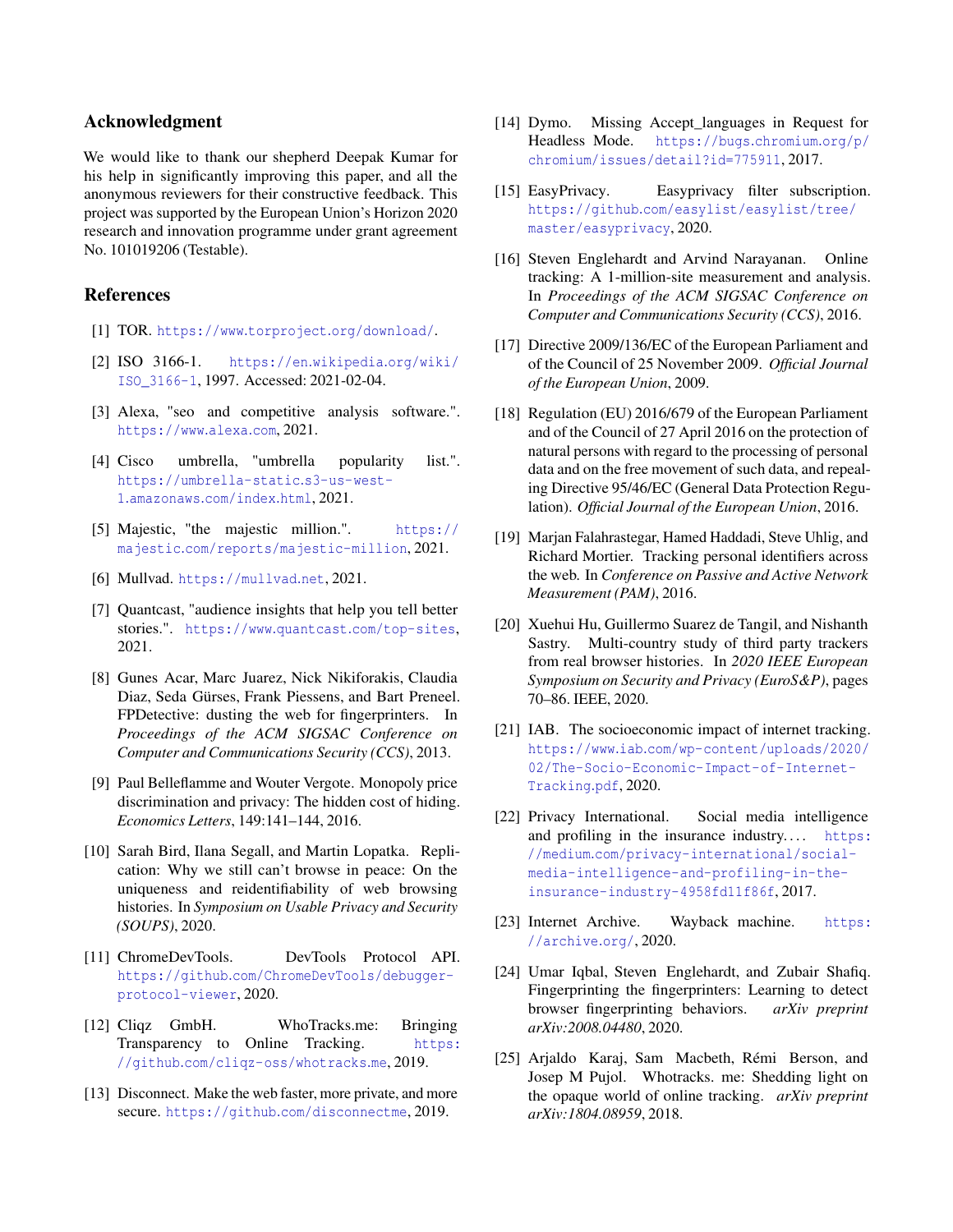- <span id="page-15-5"></span>[26] Kinsta. Global desktop browser market share for 2020. https://kinsta.[com/browser-market-share/](https://kinsta.com/browser-market-share/), 2020.
- <span id="page-15-7"></span>[27] Balachander Krishnamurthy and Craig Wills. Privacy diffusion on the web: a longitudinal perspective. In *The Web Conference (WWW)*, 2009.
- <span id="page-15-19"></span>[28] Issie Lapowsky. California unanimously passes historic privacy bill. Wired, 06 2018.
- <span id="page-15-1"></span>[29] Yan Lau. A brief primer on the economics of targeted advertising. Technical report, Technical report, 2020.
- <span id="page-15-0"></span>[30] Adam Lerner, Anna Kornfeld Simpson, Tadayoshi Kohno, and Franziska Roesner. Internet jones and the raiders of the lost trackers: An archaeological study of web tracking from 1996 to 2016. In *USENIX Security Symposium*, 2016.
- <span id="page-15-18"></span>[31] Tim Libert. Webxray, a tool for analyzing third-party content on webpages and identifying the companies which collect user data. https://github.[com/timlib/webXray](https://github.com/timlib/webXray), 2019.
- <span id="page-15-20"></span>[32] Srdjan Matic, Costas Iordanou, Georgios Smaragdakis, and Nikolaos Laoutaris. Identifying sensitive urls at web-scale. In *Proceedings of the ACM Internet Measurement Conference*, pages 619–633, 2020.
- <span id="page-15-8"></span>[33] Jonathan R Mayer and John C Mitchell. Third-party web tracking: Policy and technology. In *IEEE Symposium on Security and Privacy (Oakland)*, 2012.
- <span id="page-15-4"></span>[34] William Melicher, Mahmood Sharif, Joshua Tan, Lujo Bauer, Mihai Christodorescu, and Pedro Giovanni Leon. (do not) track me sometimes: Users' contextual preferences for web tracking. *Proceedings on Privacy Enhancing Technologies*, 2016(2):135–154, 2016.
- <span id="page-15-13"></span>[35] Vikas Mishra, Pierre Laperdrix, Antoine Vastel, Walter Rudametkin, Romain Rouvoy, and Martin Lopatka. Don't count me out: On the relevance of ip address in the tracking ecosystem. In *The World Wide Web Conference (WWW)*, 2020.
- <span id="page-15-2"></span>[36] Rani Molla. Advertisers will spend \$40 billion more on internet ads than on tv ads this year. Recide, 2018.
- <span id="page-15-17"></span>[37] Mozilla Foundation. Security/Tracking protection. https://wiki.mozilla.[org/Security/](https://wiki.mozilla.org/Security/Tracking_protection) [Tracking\\_protection](https://wiki.mozilla.org/Security/Tracking_protection), 2020.
- <span id="page-15-6"></span>[38] Nick Nikiforakis, Alexandros Kapravelos, Wouter Joosen, Christopher Kruegel, Frank Piessens, and Giovanni Vigna. Cookieless monster: Exploring the ecosystem of web-based device fingerprinting. In

*Proceedings of IEEE Symposium on Security and Privacy (Oakland)*, 2013.

- <span id="page-15-15"></span>[39] NortonLifeLock. Nortonlifelock global privacy statement. https://www.[nortonlifelock](https://www.nortonlifelock.com/us/en/privacy/global-privacy-statement/).com/us/ [en/privacy/global-privacy-statement/](https://www.nortonlifelock.com/us/en/privacy/global-privacy-statement/), 2021.
- <span id="page-15-10"></span>[40] Lukasz Olejnik, Claude Castelluccia, and Artur Janc. Why johnny can't browse in peace: On the uniqueness of web browsing history patterns. 2012.
- <span id="page-15-12"></span>[41] Panagiotis Papadopoulos, Nicolas Kourtellis, and Evangelos Markatos. Cookie synchronization: Everything you always wanted to know but were afraid to ask. In *The World Wide Web Conference (WWW)*, 2019.
- <span id="page-15-11"></span>[42] Panagiotis Papadopoulos, Nicolas Kourtellis, and Evangelos P Markatos. The cost of digital advertisement: Comparing user and advertiser views. In *The World Wide Web Conference (WWW)*, 2018.
- <span id="page-15-23"></span>[43] Pi-Hole. Network-wide ad blocking. [https:](https://pi-hole.net/) [//pi-hole](https://pi-hole.net/).net/, 2021.
- <span id="page-15-22"></span>[44] Victor Le Pochat, Tom Van Goethem, Samaneh Tajalizadehkhoob, Maciej Korczyński, and Wouter Joosen. Tranco: A research-oriented top sites ranking hardened against manipulation. *arXiv preprint arXiv:1806.01156*, 2018.
- <span id="page-15-9"></span>[45] Franziska Roesner, Tadayoshi Kohno, and David Wetherall. Detecting and defending against third-party tracking on the web. In *Networked Systems Design and Implementation (NSDI)*, 2012.
- <span id="page-15-3"></span>[46] Sonam Samat, Alessandro Acquisti, and Linda Babcock. Raise the curtains: The effect of awareness about targeting on consumer attitudes and purchase intentions. In *Symposium on Usable Privacy and Security (SOUPS)*, 2017.
- <span id="page-15-16"></span>[47] Iskander Sanchez-Rola, Davide Balzarotti, Christopher Kruegel, Giovanni Vigna, and Igor Santos. Dirty Clicks: a Study of the Usability and Security Implications of Click-related Behaviors on the Web. In *The World Wid Web Conference (WWW)*, 2020.
- <span id="page-15-21"></span>[48] Iskander Sanchez-Rola, Davide Balzarotti, and Igor Santos. BakingTimer: Privacy Analysis of Server-Side Request Processing Time. In *Annual Computer Security Applications Conference (ACSAC)*, 2019.
- <span id="page-15-14"></span>[49] Iskander Sanchez-Rola, Matteo Dell'Amico, Davide Balzarotti, Pierre-Antoine Vervier, and Leyla Bilge. Journey to the Center of the Cookie Ecosystem: Unraveling Actors' Roles and Relationships. In *Proceedings of IEEE Symposium on Security and Privacy (Oakland)*, 2021.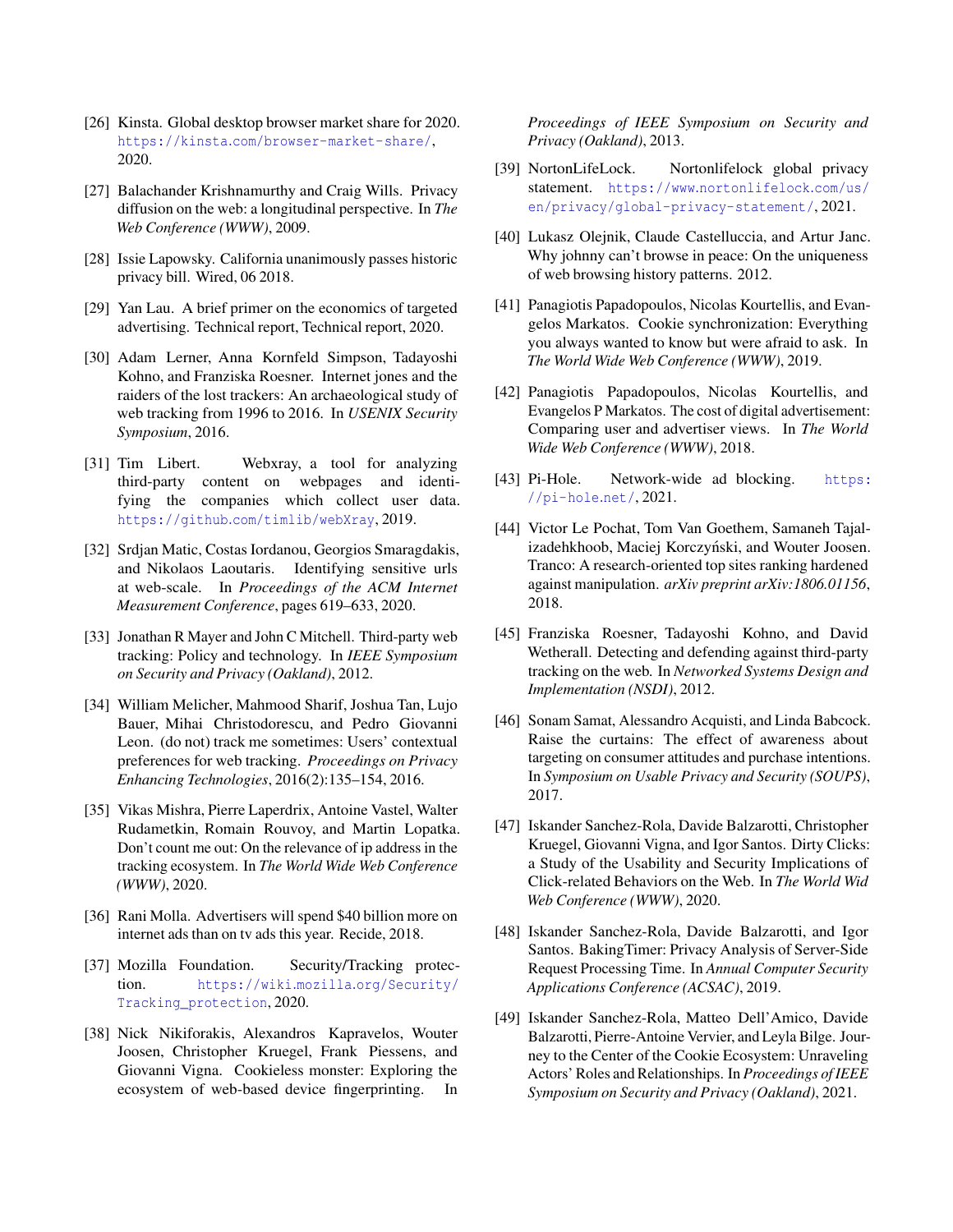- <span id="page-16-0"></span>[50] Iskander Sanchez-Rola and Igor Santos. Knockin' on trackers' door: Large-scale automatic analysis of web tracking. In *Proceedings of the International Conference on Detection of Intrusions and Malware, and Vulnerability Assessment (DIMVA)*, 2018.
- <span id="page-16-6"></span>[51] Evan Sangaline. Making Chrome Headless Undetectable. https://intoli.[com/blog/making](https://intoli.com/blog/making-chrome-headless-undetectable/)[chrome-headless-undetectable/](https://intoli.com/blog/making-chrome-headless-undetectable/), 2017.
- [52] Evan Sangaline. It is Not Possible to Detect and Block Chrome Headless. [https://intoli](https://intoli.com/blog/not-possible-to-block-chrome-headless/).com/blog/not[possible-to-block-chrome-headless/](https://intoli.com/blog/not-possible-to-block-chrome-headless/), 2018.
- <span id="page-16-7"></span>[53] Evan Sangaline. Bypassing Headless Chrome Tests, the game goes on... [https://www](https://www.tenantbase.com/tech/blog/cat-and-mouse/).tenantbase.com/ [tech/blog/cat-and-mouse/](https://www.tenantbase.com/tech/blog/cat-and-mouse/), 2019.
- <span id="page-16-3"></span>[54] Sarah Berry. 2020 search market share: 5 hard truths about today's market. [https://www](https://www.webfx.com/blog/seo/2019-search-market-share/).webfx.com/blog/ [seo/2019-search-market-share/](https://www.webfx.com/blog/seo/2019-search-market-share/), 2020.
- <span id="page-16-4"></span>[55] Konstantinos Solomos, Panagiotis Ilia, Sotiris Ioannidis, and Nicolas Kourtellis. Clash of the trackers: measuring the evolution of the online tracking ecosystem. *arXiv preprint arXiv:1907.12860*, 2019.
- <span id="page-16-16"></span>[56] Symantec. The need for threat risk levels in secure web gateways. https://docs.broadcom.com/doc/need-forthreat-risk-levels-in-secure-web-gateways-en, 2017.
- <span id="page-16-15"></span>[57] Symantec. Webpulse. [https://www](https://www.symantec.com/content/dam/symantec/docs/white-papers/webpulse-en.pdf).symantec.com/ [content/dam/symantec/docs/white-papers/](https://www.symantec.com/content/dam/symantec/docs/white-papers/webpulse-en.pdf) [webpulse-en](https://www.symantec.com/content/dam/symantec/docs/white-papers/webpulse-en.pdf).pdf, 2017.
- <span id="page-16-13"></span>[58] Sarah Szczypinski. What is financial profiling? https://www.lexingtonlaw.[com/blog/finance/](https://www.lexingtonlaw.com/blog/finance/financial-profiling.html) [financial-profiling](https://www.lexingtonlaw.com/blog/finance/financial-profiling.html).html, 2021.
- <span id="page-16-14"></span>[59] Izabela Tarlowska and Aleksandra Zebrowska. Customer profiling for credit decisions made easy for the financial industry under new polish legislation. https://www.jdsupra.[com/legalnews/customer](https://www.jdsupra.com/legalnews/customer-profiling-for-credit-decisions-85940/)[profiling-for-credit-decisions-85940/](https://www.jdsupra.com/legalnews/customer-profiling-for-credit-decisions-85940/), 2019.
- <span id="page-16-10"></span>[60] The World Wide Web Consortium. Same origin policy. https://www.w3.[org/Security/wiki](https://www.w3.org/Security/wiki), 2020.
- <span id="page-16-5"></span>[61] Narseo Vallina-Rodriguez, Jay Shah, Alessandro Finamore, Yan Grunenberger, Konstantina Papagiannaki, Hamed Haddadi, and Jon Crowcroft. Breaking for commercials: characterizing mobile advertising. In *Internet Measurement Conference (IMC)*, 2012.
- <span id="page-16-8"></span>[62] Seppe Vanden Broucke and Bart Baesens. *Practical Web scraping for data science*. Springer, 2018.
- <span id="page-16-12"></span>[63] Thomas Vissers, Nick Nikiforakis, Nataliia Bielova, and Wouter Joosen. Crying wolf? on the price discrimination of online airline tickets. In *7th Workshop on Hot Topics in Privacy Enhancing Technologies (HotPETs 2014)*, 2014.
- <span id="page-16-2"></span>[64] Ben Weinshel, Miranda Wei, Mainack Mondal, Euirim Choi, Shawn Shan, Claire Dolin, Michelle L Mazurek, and Blase Ur. Oh, the places you've been! user reactions to longitudinal transparency about third-party web tracking and inferencing. In *Proceedings of the 2019 ACM SIGSAC Conference on Computer and Communications Security*, pages 149–166, 2019.
- <span id="page-16-11"></span>[65] Wikipedia. Filter bubble. [https://](https://en.wikipedia.org/wiki/Filter_bubble) en.wikipedia.[org/wiki/Filter\\_bubble](https://en.wikipedia.org/wiki/Filter_bubble), 2021.
- <span id="page-16-1"></span>[66] Zenith. Adspend forecast live. [http:](http://adforecast.zenithmedia.com/) [//adforecast](http://adforecast.zenithmedia.com/).zenithmedia.com/, 2020.

### Appendix

#### <span id="page-16-9"></span>A Geographic location implications

Around 95.5% of the websites show identical or very similar trackers when accessed from US and a different country among France, Brazil and Australia. We verify to what extent the crawling from different geographic locations influences the veracity of our findings: we select users from one of the three countries and run all the experiments of our study, comparing the curve obtained considering trackers scanned from users' respective countries and from US.

At a glance, trends show no substantial difference, thus a similar shape regardless of the scanning location, confirming the goodness of our analysis. While exhibiting the same behavior (e.g., exponential in Figures [1,](#page-4-1) [2,](#page-5-0) [6](#page-7-1) and [7,](#page-7-2) logarithmic in Figure [3,](#page-5-1) normal in Figure [9\)](#page-9-1), we only notice a very subtle shift for some portions of the curves. Likely, the explanation is due to the fact that for websites on which we detect very different tracking organizations if scanned from different locations (∼4.5%), those scanned from US have a few more trackers than the ones scanned from one of the three countries.

However, considering the restricted portion of domains for which this discrepancy exists, its implications are almost negligible: indeed, for the curve that considers trackers scanned from US, we register an average of  $< 1$  [ $< 3$ ] increase of new trackers encountered per *i*<sup>th</sup> browsing hour [website] when  $i$  < [1](#page-4-1)0 [ $i$  < 5] (Figures 1 and [2\)](#page-5-0). On the contrary, we measure an average decrease of  $\langle 2\%$  when evaluating the percentage of trackers deleted when the cleaning frequency is  $>100$  websites and  $>18$  hours. We finally register a  $<2\%$  rise when assessing the percentage of known history among the top 20 trackers.